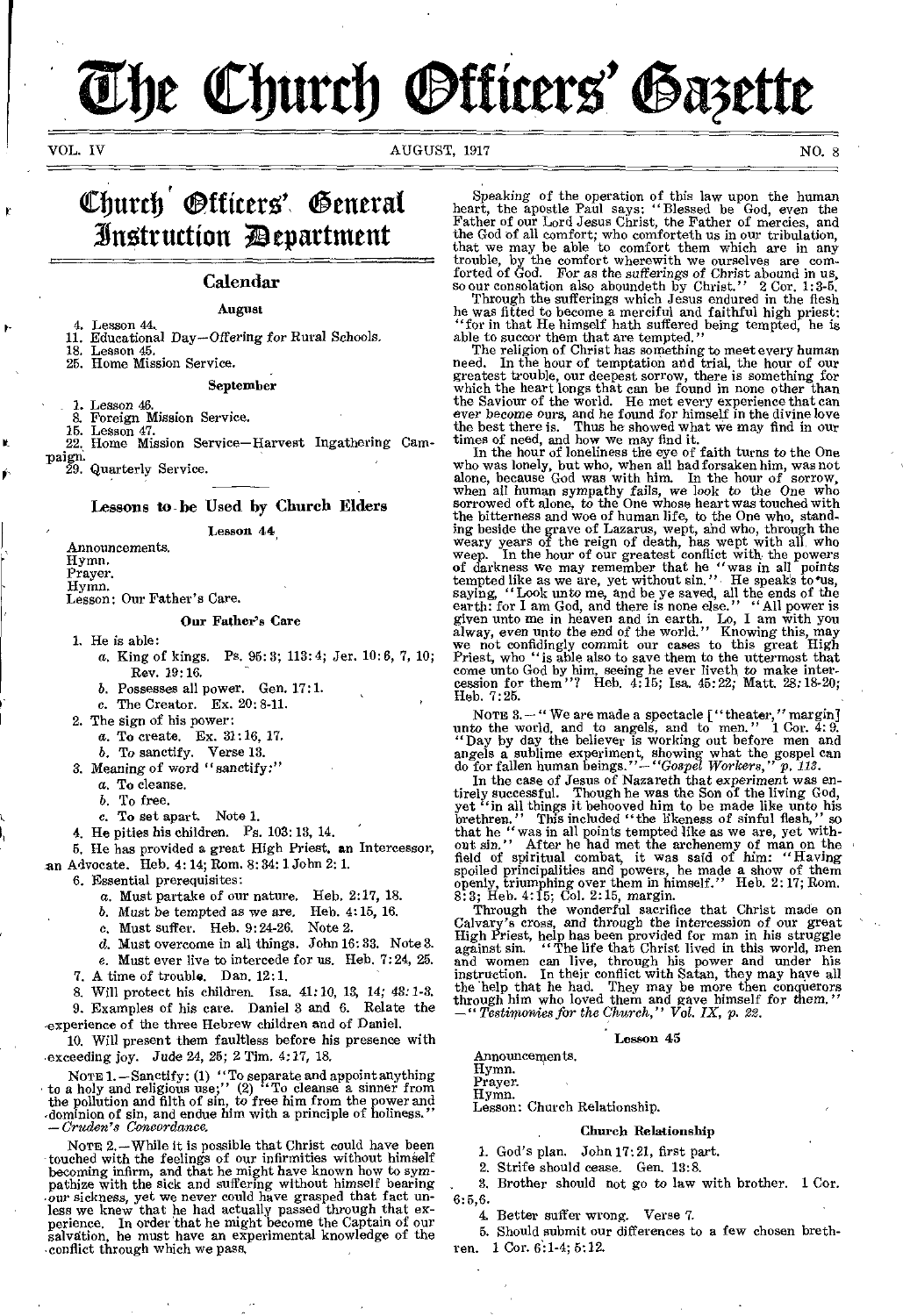6. Settlement of quarrels. Col. 3:12, 13.

7. Measure of forgiveness. Verse 13, last part; "Testimonies for the Church," Vol. VII, p. 265.

S. Result:

- a. If we forgive. Mark 11:25; Matt. 6:14.
- b. If we do not forgive. Mark 11:26; Matt. 6:15:

9. Degree of unity. John 17:21, 22.

10. Perfection the outgrowth. Verse 23, first part; Col. 3:14.

11. Perfect unity brings heaven to earth. Psalm 133.

12. Convinces the world. John  $17:23$ ; "Testimonies for Church." Vol. VIII, pp. 242, 243. E. E. ANDROSS. the Church," Vol. VIII, pp. 242, 243.

#### Dealing with Difficulties

EVEN into Seventh-day Adventist churches and among the people who are striving to hold up the light of God's commandments, and who not only know they must meet opposition from the world but expect soon to see the Lord come and to be translated together, come difficulties and lack of harmony. These difficulties greatly distress the faithful, hinder spiritual growth, and render the preaching of the message powerless in the communities where they exist. Most of these conditions grow out of lack of knowledge or misunderstanding, and often they are greatly aggravated and prolonged by lack of wisdom on the part of ministers and church officers in dealing with them

The Bible presents principles which, if applied, would quickly cure most, if not all, church difficulties. In 1 Tim. 3:15 we are told that the church of the Living God is the pillar and ground of the truth. Individual members, old or ,new, should give very respectful consideration to the teachings of that body. It requires either inspiration or else a great deal of conceit to lead one member to conclude that he is wiser and more consecrated than the body of people who have been called into the same movement in all the world. "In the multitude of counselors there is safety." "In the multitude of counselors there is safety." A few individuals are not likely to correct or improve upon either the message or the methods generally accepted by the church. There is a vast difference in principle between yielding to the conviction of our brethren in the church, and going with the majority in the world.

Those who think they have new light should present it privately to ministers of experience, and modestly refrain from public agitation until these brethren have given counsel. Agitators who bring in differences that tend to weaken confidence in the fundamentals, or who emphasize minor points, should be discouraged and avoided. Rom. 16:17. Those who cannot subscribe loyally to the doctrine and methods of Seventh-day Adventists should withdraw, and refrain from bearing false witness by using the name. Ministers especially are guilty if they cause dissension in the church while drawing support from the tithe placed in the treasury for the purpose of spreading the message and the views held by the denomination. Ministers and officers of conferences and churches should be worthy of esteem and respect for their work's sake. 1 Thess: 5:12, 13.

Where two members have a disagreement, always endeavor to confine the knowledge of the trouble to the smallest possible circle. After the close friends and church officers have exhausted all means to bring about a reconciliation; if it becomes necessary to bring it before the church and censure or exclude from membership the guilty ones, let it be done as quietly as possible. Let there be no long discussion or argument before the church. Long discussions in public on any subject, either before the church or before the conference, are unwise and unprofitable.

Whenever there is division of sentiment that does not yield to brief explanation, it is always safe to refer the matter to a committee, and ask those who have information to, give or objections to state, to appear before the committee. After the committee has heard all the evidence and has given it prayerful consideration, its recommendations should be presented to the church, and usually will be either accepted

or rejected without discussion. Better refer it back to the committee than attempt to reach a decision through public debate.

Public debates in business meetings merely serve to wear out the saints, and never produce good results. Refer and appeal if necessary, but avoid debate. It is a sin to imagine evil against a brother, and any imputing of motives should be rebuked. This must sometimes be done publicly, but never until an effort has been made to adjust the matter privately. Avenge not yourselves, but always maintain a higher standard for yourselves than you demand of others. Avoid trying to adjust family troubles or business differences by church trial. Jesus refused to be a judge of such matters.

C. F. MCVAGH.

#### Church Inventory

IF a church organization owns a church building, it should see that the property is held in such legal form as will prevent its ever falling into the hands of individuals. It is the property of the church, and not of officers or trustees. When state laws permit, it should be held by the conference legal corporation, as this is the safest plan.

If a church has been disbanded, the church building should fall to the conference to which the church belonged, in order that the conference may see that it is preserved to the general body. If churches are sold, the money obtained is usually used to assist in building some other church, thus preserving it for the purpose for which it was given.

Every church should keep an inventory of all itsproperty. This should include the church building, chairs, tables, lamps, organ, blackboards, articles for the ordinances, andanything else contained in the building. When these are new, they should be listed at cost price; and once a year the list should be checked over to see if everything is included in it, and is in good condition, and a new list should be made out with a suitable discount taken off the prices of the previous year, to allow for wear and tear. This discount should be based on the length of time the different articles will be likely to last. For example, if it is thought they will last ten years, ten per cent should be taken off the price; if twenty years, then five per cent should be deducted. This inventory may be taken by the deacons, and carefully checked by the treasurer. When it is completed, the elder should carefully look it over.

An accurate inventory will help the church officers to act as faithful stewards over the property of the Lord's house.

#### "Home Nursing and Simple Treatments"

This is the title of a series of lessons based on Amy  $E$ . Pope's "Home Care of the Sick" and Dr. G. H. Heald's "Colds: Their Cause, Prevention, and Cure." These lessons have been examined and indorsed by the General Conference Medical Department. They are designed to meet the needs of mothers in the home and of others who wish to do missionary nursing but are unable to take a full course of instruction at one of our sanitariums. The total cost, including textbooks, is \$5.50. Those who are interested should should write at once for full particulars to the Fireside Correspondence School, Takoma Park, D. C.

#### Important to Fireside Correspondence School **Students**

HEREAFTER all books and supplies for Fireside Correspondence School courses of study should be ordered from the school instead of from the Review and Herald Branch,<br>New York. C. C. LEWIS. Principal. New York. C. C. LEWIS, *Principal.* 

"Gop bids you with one hand-faith-take hold of his mighty arm, and with the other hand—love—reach perishing souls."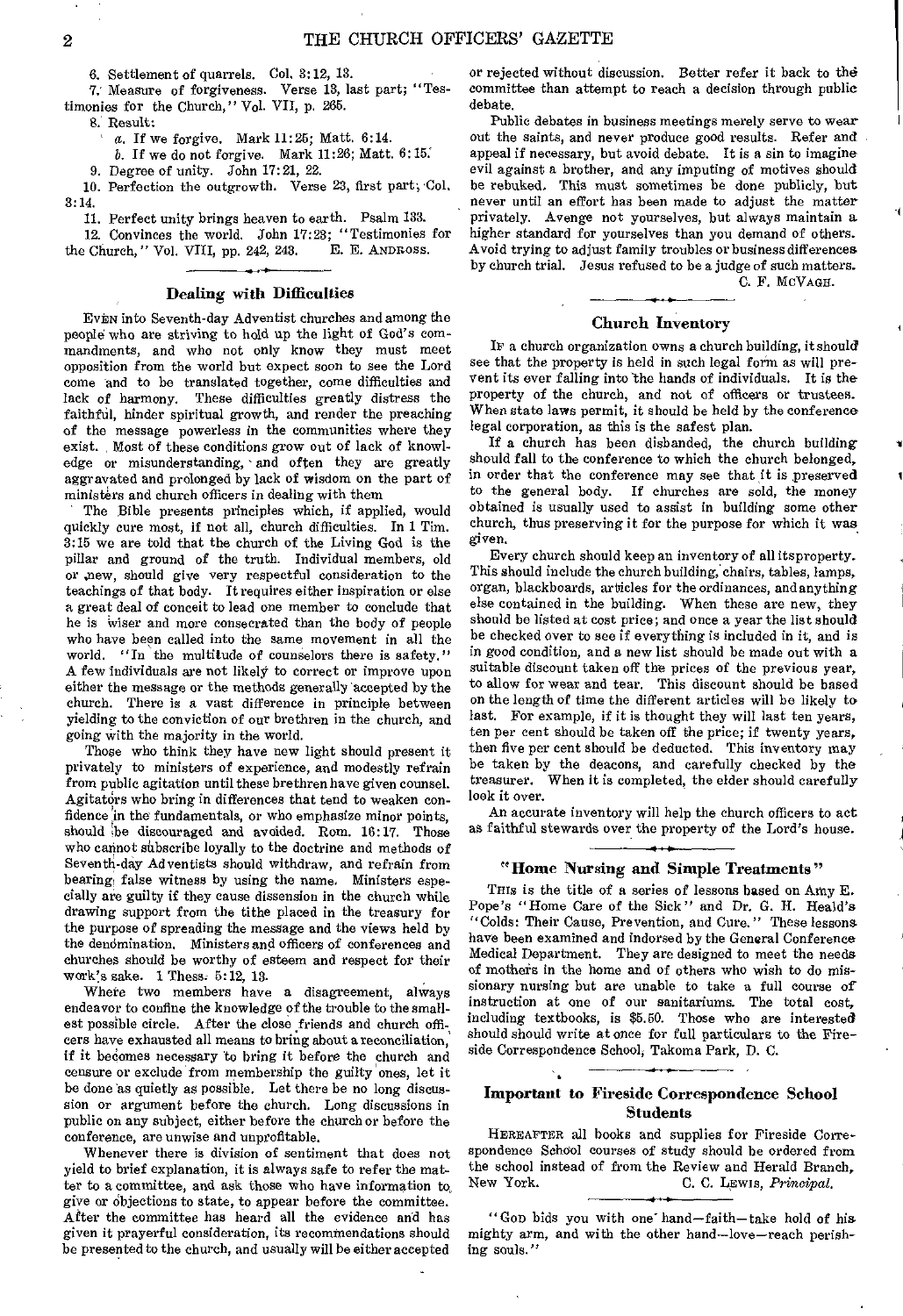#### Suggestive Program for Fourth Sabbath Home Missionary Service

(To be held August 25)

Opening Song: "Hymns and Tunes," No. 842; "Christ in Song," No. 734.  $^{\circ}$  No. 734.

Prayer. Song: " Hymns and Tunes," No. 1147; " Christ in Song," No. 845.

Bible Study: *Signs* of the Times. Reading: Important Predictions and Invitations.

Special Song: "Christ in Song," No. 606. Reading: An Appeal.

Experiences of Members. Report of Month's Work, by Missionary Secretary.

Offering for Literature Fund. Closing Song: "Hymns and Tunes," No. 1343; or "Christ in Song," No. 858.

#### Note to the Leaders

No intelligent Bible student can doubt that the coming of the Lord is drawing very near, but it is possible to believe this in a sense and yet not realize what it means to us as in-dividuals. Now is the time to search our own hearts to see that Christ reigns supreme in them, and then to go to work with all possible diligence to save other souls for his kingdom. It would be well to encourage the members to tell what they have been doing for the Lord, and how they feel in regard to what they should do in the future.

#### Signs of the Times

1. Fon what did Christ censure the Jewish people? Matt. 16:3.

2. What was one of the signs they refused to recognize? Isa. 7:14.

3. Was this fulfilled? Matt. 1: 22, 23.

4. Where had the prophet said Christ should be born? Micah 5:2.

5. Where was Christ born? Matt. 2:1.

6. Should we be interested and intelligent regarding the signs of his second coming? Matt. 24:3.

7. Does the Lord regard an honest inquiry concerning this great event? Luke 21:7, 26-28.

8. Have some of these striking signs been fulfilled?

9. What will God's faithful servants be doing at such a time as this? Matt. 24:44-47.

10. What will be done to those evil ones who say in their hearts that the Lord delays his coming? Matt. 24:48-51.

#### Important Predictions and Invitations

"This gospel of the kingdom shall be preached in all the world for a witness unto all nations; and then shall the end come." Matt. 24:14. "That, knowing the time, that now it is high time to awake out of sleep: for now is our salvation nearer than when we believed. The night is far spent, the day is at hand: let us therefore cast off the works of darkness, and let us put on the armor of light. Let us walk honestly, as in the day; not inrioting and drunkenness, not in chambering and wantonness, not in strife and envying. But put ye on the Lord Jesus Christ, and make not provision for the flesh, to fulfil the lusts thereof." Rom. 13:11-14. Here is information-light. We must walk in the light while we have the light, lest darkness come upon us. The greatest struggle of the ages is on, and it will wax fiercer and fiercer till the close. The forces of evil have marshaled in a last great struggle to defeat the plans and purposes of God.

The question of hastening or delaying the second coming of Christ is largely in the hands of the *church.* 

"The 'time of trouble such as never was' is soon to open upon us; and we shall need an experience which we do not now possess, and which many are too indolent to obtain. It is often the ease that trouble is greater in anticipation than in reality; but this is not true of the crisis before us. The most vivid presentation cannot reach the magnitude of the ordeal. In that time of trial, every soul must stand for himself before God." - " The Great Controversy," p. 622.

"The Christian's hope is an anchor to the soul, both sure and steadfast, and entereth into that which is within the veil, whither Christ the forerunner is for us entered. We have an individual work to do to prepare for the great events

that are before us. The youth should seek God more earnestly. The tempest is coming, and we must get ready for its fury, by having repentance toward God, and faith toward our Lord Jesus Christ. The Lord will arise to shake terribly the earth. We shall see troubles on all sides. Thousands of ships will be hurled into the depths of the sea. Navies will go down, and human lives will be sacrificed by millions. Fires will break out unexpectedly, and no human effort will be able to quench them. The palaces of earth will be swept away in the fury of the flames. Disasters by rail will become more and more frequent; confusion, collision, and death without a moment's warning will occur on the great lines of travel. The end is near; probation is closing. 0 let us seek God while he may be found, and call upon him while he is near! The prophet says: 'Seek ye the Lord, all ye meek of the earth, which have wrought his judgment; seek righteousness, seek meekness: it may be ye shall be hid in the day of the Lord's anger.' "-Mrs. *E. G.* White, in *Signs of the Times, April 21, 1890.* 

"More and more, as the days go by, it is becoming apparent that God's judgments are in the world. In fire and flood and earthquake, he is warning the inhabitants of this earth of his near approach. The time is nearing when the great crisis in the history of the world will have come, when every movement in the government of God will be watched with intense interest and inexpressible apprehension. In quick succession the judgments of God will follow one another, -fire and flood and earthquake, with war and bloodshed." - "Testimonies for the Church," Vol. IX, p. 97.

"The season of distress and anguish before us will require a faith that can endure weariness, delay, and hunger, *-a*faith that will not faint, though severely tried. The period of probation is granted to all to prepare for that time. Jacob prevailed because he was persevering and determined. His victory is an evidence of the power of importunate prayer. All who will lay hold of God's promises, as he did, and be as earnest and persevering as he was, will succeed as he succeeded. Those who are unwilling to deny self, to agonize before God, to pray long and earnestly for his blessing, will not obtain it. Wrestling with God-how few know what it is! How few have ever had their souls drawn out after God with intensity of desire until every power is on the stretch. When waves of despair which no language can express sweep over the suppliant, how few cling with unyielding faith to the promises of God." - " *The Great Controversy," p. 621.* 

The foregoing extracts from the writings of Sister White need no comment. We have already entered upon the perils of the last days- " the day is at hand." We are admonished: " Stablish'your hearts: for the coming of the Lord draweth nigh." James 5:8. "Those who accept the one principle of making the service and honor of God supreme, will find perplexities vanish, and a plain path before their feet. "- " *The Desire of Ages," p. 330.* 

"Those who decide to do nothing in any line that will displease God, will know, after presenting their case before him, just what course to pursue. And they will receive not only wisdom, but strength. Power for obedience, for service, will be imparted to them, as Christ has promised."-*Id., p. 668.* 

"We are nearing the close of this earth's history; soon we shall stand before the great white throne. Soon your time for work will be forever past. Watch for opportuni-, ties to speak a word in season to those with whom you come in contact. Do not wait to become acquainted before you offer them the priceless treasures of truth. Go to work, and ways will open before you."- *",Testimoniesforthe Church," Vol. VII, pp. 15, 16.* 

How comforting the blessed promise, "Lo, I am with you alway, even unto the end of the world!" Matt. 28: 20. "Let us therefore cast off the works of darkness, and let us put on the armor of light. Let us walk honestly, as in the day. . . . Put ye on the Lord Jesus Christ, and make not provision for the flesh, to fulfil the lusts thereof."

F. W. PAAP.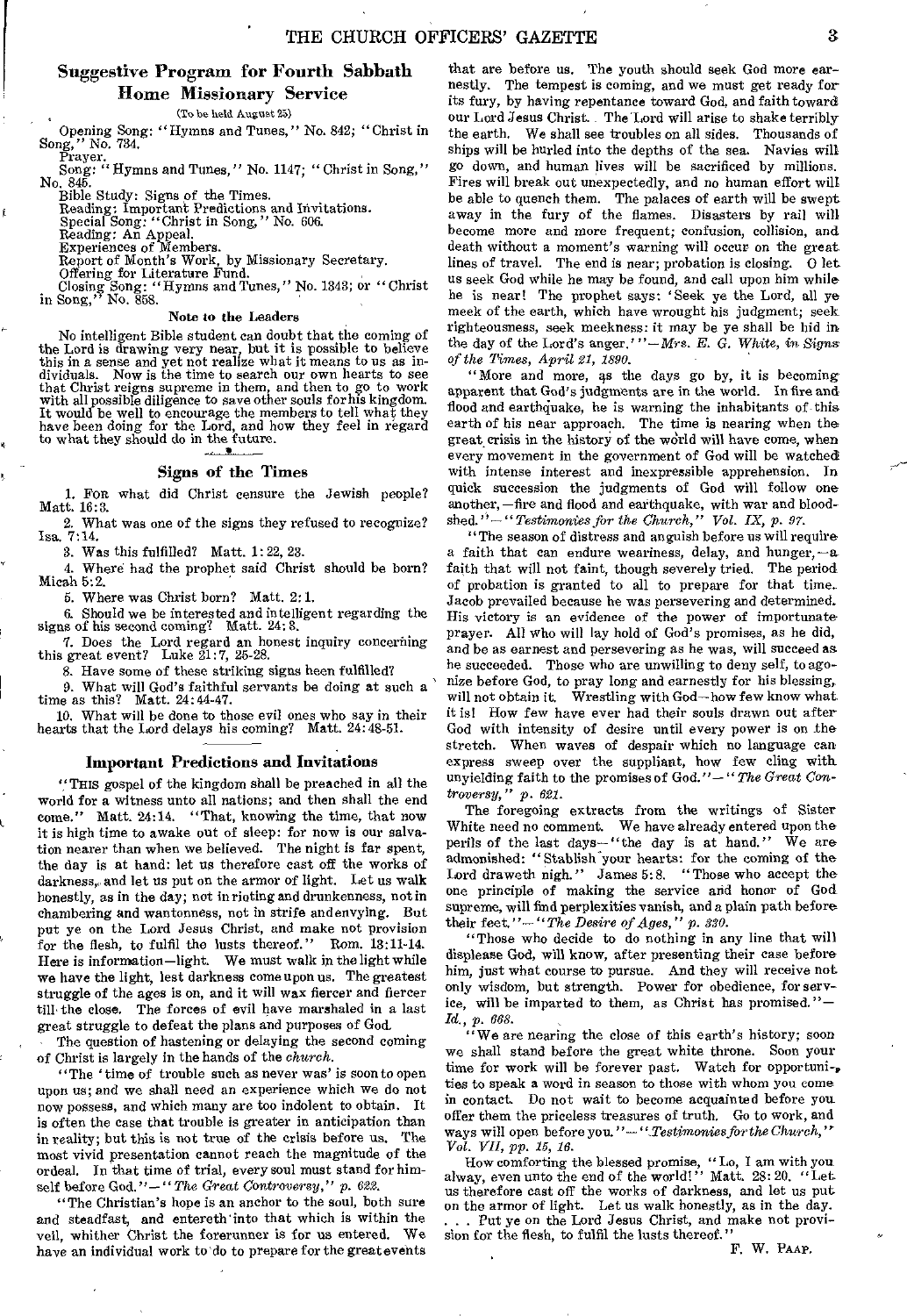#### An Appeal

#### Duty of the Church to Let *Its* Light Shine

CHRIST, the True Witness, addresses the church at Ephesus, saying: "I have somewhat against thee, because thou hast left thy first love. Remember therefore from whence thou art fallen, and repent, and do the first work; or else I will *come* unto thee quickly, and will remove thy candlestick out of his place, except thou repent."

ON how few know the day of their visitation! How few, -even] among those who claim to believe *in* present truth, understand the signs of the times, or what they are to -experience before the end. We are under divine forbearance today; but how long will the angels of God continue to hold the winds, that they shall not blow? Among the people of God there is blindness of mind and hardness of heart, although God has manifested inexpressible mercy toward us. How, few there are who are truly humble, devoted, God-fearing servants in the cause *of* Christ, whose hearts are full of gratitude and thanksgiving because they are called- to act a part in the work of God, being colaborers with Jesus Christ, partakers with Christ of his sufferings.

#### Dead in 'Trespasses and Sin

Today there are few who are heartily serving God, The most of those who compose our congregations are spiritually dead in trespasses and sins. They come and go like the door upon its hinges. For years they have complacently listened to the most solemn, soul-stirring truths, but they have not practiced them. They are less and less sensible of the preciousness and value of truth, because they neglect the practice of those things which are pleasing in the sight of -God. The stirring testimonies of reproof and warning do not arouse them. The sweetest melodies that come from God through human lips—justification by faith, and the right- -eousness of Christ—do not bring forth from them a response of love and gratitude. Though the heavenly Merchantman -displays before them the richest jewels of faith and love; though his voice invites them to buy of him " gold tried in the fire," and " white raiment that they might be clothed," and "eyesalve that they might see," they steel *their hearts*  against him, and fail to exchange their lukewarmness for love and zeal; but fold their hands in complacency, make a profession but deny the power of true godliness. If they continue in this state, God will reject them with abhorrence. 'To praise the world and God at the same time, is in no way acceptable to God. Awake, awake, before it is everlastingly too late!

#### No One is to Be an Idler in the Vineyard

Brethren and sisters who have long claimed to believe the truth, I would ask you, Have your practices been in harmony with your light? with your privileges? with the opportunities granted of Heaven? This is a serious question. Why is it there is so little faith? so little spiritual power? Why are there so few who bear the yoke and carry the burden of -Christ? Why do persons have to be urged to take up their work for the Master? Why are there so few who can unveil the mysteries of redemption? Why is it that the imputed *righteousness of* Christ does not shine through his professed followers as a light to the world?

The Sun of Righteousness has risen upon the church, and it is the duty of the church to shine. Those who are connected with Christ will grow in grace, and in the knowledge -of Jesus Christ, to the full stature of men and women. It is the privilege of every soul to make advancement. No one is to be an idler in the vineyard. If all who claim to believe the truth had made the most of their opportunities and ability to learn all that they were privileged to learn, they would have become strong in Christ. No matter what may have been their occupation, —farmers, mechanics, *teachers,*  -or pastors, —if they had wholly consecrated themselves to -God, they would have been efficient agents to work for the heavenly Master.

#### Laborers Together with God

Those who are united to the church should be living, working agents to impart light to those who are in darkness. They should declare the truth of God, revealing his love and faithfulness. When men use their powers as God directs them to, their talents will increase, their ability will enlarge, and they will have heavenly wisdom in seeking to save those who *are* lost. But while the church members are listless, and neglectful of their God-given responsibility, how can they expect to receive the treasure of heaven to impart to others? When professed *Christians* feel *no* burden *to* enlighten the minds of those who are in darkness, when they fail to make use of the rich grace of Christ, and cease to impart the knowledge they have received, they become less discerning, lose their appreciation of the richness of the heavenly endowment, and, failing to value it themselves, they fail to present it to others. It is only as God sees his professed people eager to be laborers together with him that he can *impart to* them *light* and grace; for then they will make every interest secondary to the interest of his work and cause. With such workers the heavenly intelligences will cooperate.  $-$  "An Appeal," pp. 8-6.

#### • Missionary Meetings

#### Suggestive Program for First Week

Opening Exercises: Song; Season of Short Prayers; Minutes; Song.

Reports of Work Done.

Lesson: Tract Study—"The New Testament Sabbath." Plans for Work. Closing Song.

#### Note to the Leaders

Persistent, systematic tract circulation should be carried on by every church, both by lending from house to house and by general free distribution. The Lord has done wonderful things with tracts. One tract led Dr. John Scudder to give his life to mission work. His seven sons and two daughters, grew up to be active foreign missionaries, and several of his grandchildren followed in their steps. What a harvest of souls will one day be traced back to the influence of that one tract! Who knows but that some tract circulated by your church may be used by the Lord to do an equally wonderful work? But the Lord cannot accomplish anything with tracts unless he can find some willing hands to help him.

#### Tract Study—"The New Testament Sabbath"

#### Analysis

| Analysis                     |                                                                                                                                                                                                                                                |  |  |  |  |  |  |  |
|------------------------------|------------------------------------------------------------------------------------------------------------------------------------------------------------------------------------------------------------------------------------------------|--|--|--|--|--|--|--|
| The Sabbath                  | 1. Made when the world was created<br>2. Placed in heart of ten command-<br>4. The ments<br>3. No record of change in Bible<br>4. Asserted that Christ and his disciples kept Sunday                                                           |  |  |  |  |  |  |  |
|                              | The First Meeting after $\begin{cases} 1. \text{ The first day of the week} \\ 2. \text{ Assembled for fear of the Jews} \\ 3. \text{ Did not believe Christ had risen} \\ 4. \text{ Were territorial when he appeared} \end{cases}$           |  |  |  |  |  |  |  |
| Paul at Troas                | $\begin{cases} 1. \text{ Met Saturday night} \\ 2. \text{ Paul preceded all night} \\ 3. \text{ At break of day, Sunday morning, Paul pursued his journey} \end{cases}$                                                                        |  |  |  |  |  |  |  |
| <b>Collection at Corinth</b> | $\begin{cases} 1. & \text{Lay by at home} \\ 2. & \text{Place in store, ready for apostle} \\ 3. & \text{Not public collection} \end{cases}$                                                                                                   |  |  |  |  |  |  |  |
|                              | "On the Lord's Day" $\left\{\n\begin{array}{l}\n1. \text{ Seventh day Sabbath of the Lord} \\ \text{thy God} \\ 2. \text{ Sabbath–My holy day} \\ 3. \text{ Son of man Lord of Sabbath} \\ 4. \text{ Create dy Christ}\n\end{array}\n\right\}$ |  |  |  |  |  |  |  |
|                              | 11. Christ taught on Sabbath as his<br>New Testament Exam-<br>2. Freed Sabhath from Jewish tra-<br>18. Kept God's law                                                                                                                          |  |  |  |  |  |  |  |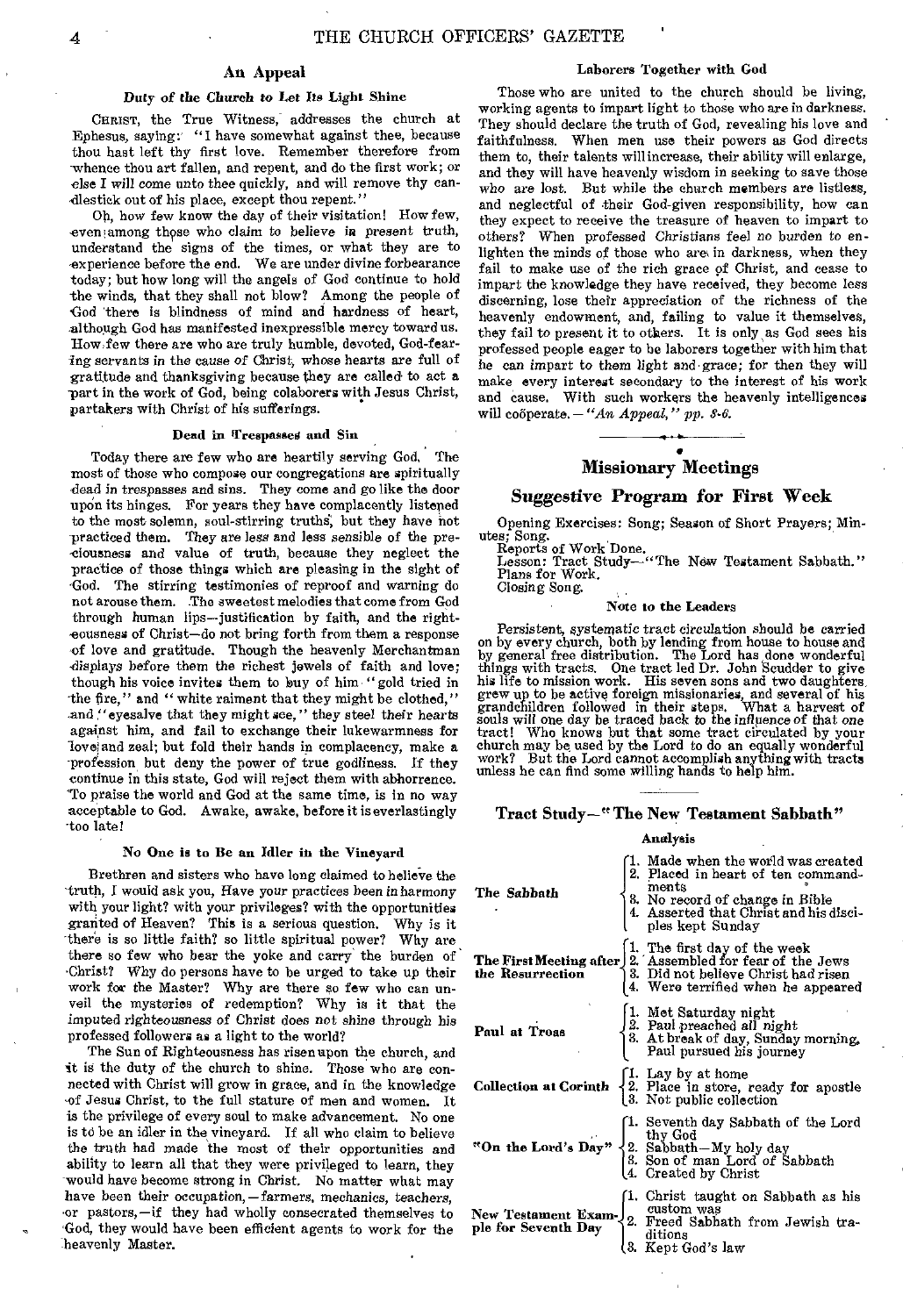THE CHURCH OFFICERS' GAZETTE 55

| Praver of Christians<br>for Forty Years    | 1. Christ told them to pray that their<br>flight be not on Sabbath<br>2. Followers prayed this for forty<br>vears                                                                                                                |
|--------------------------------------------|----------------------------------------------------------------------------------------------------------------------------------------------------------------------------------------------------------------------------------|
| enth, or the Sabbath?)                     | 1. Sabbath passed when first day<br>began<br>Which Day is the Sev- 2. Women rested on Sabbath accord-<br>ing to commandment<br>3. Seventh day Sabbath of the Lord                                                                |
|                                            | w:<br>Gr<br>1. Sabbath in New Testament<br>always is the seventh day<br>$_{\rm co}$<br>2. Mark calls it Sabbath ten years<br>οf<br>after resurrection<br>W.<br>3. Matthew does the same six years<br>SO.                         |
| The Word "Sabbath"<br>in the New Testament | after, Luke twenty-eight years<br>$\boldsymbol{W}$<br>after, John sixty-three years after<br>th<br>4. Paul held meetings on Sabbath<br>he<br>Constantine called first day "ven-<br>5.<br>ha<br>arabla day of the cur " mare than |

- erable day of the sun " more than<br>
three hundred years later<br>
6. Sunday not called Sabbath until<br>
about 1500 years after Christ<br>
7. Old family Bibles call seventh day
- the Sabbath

1. Paul reasoned on Sabbath as his manner was

"As His Manner Was" 2. Gentiles asked him to preach on Sabbath

3. Many Sabbath meetings recorded Questions

1. When was the Sabbath made?

2. Where placed later?

Ĩ.

3. What are many people doing?

4. How are laws changed?

5. What record does the Bible give of such a change?

6. By what are we judged?

7. What have some thought can be found in the New Testament?

8. Why were the disciples assembled on the night of the resurrection day?

- 9. What did they then know about the resurrection?
- 10. How did they feel when Jesus appeared?

11. At what time was Paul's meeting in Troas held according to present reckoning?

12. What happened early next morning?

13. Why was a meeting held at this time?

14. What were Paul's instructions in regard to a collection?

15. What shows that this was not a public collection?

16. What is it assumed that the words "Lord's day" mean?

17. What day is termed the Lord's day in the Bible?

18. Why is it so called?

19. What was Christ's custom on the Sabbath?

20. How did Christ deal with the law?

21. From what did he free the Sabbath?

22. What warning did he give in regard to the law?

23. For what were Christians to pray, and for how long?

24. What came after the Sabbath was ended?

25. Why do people keep Sunday?

26. On what day did Jesus rise?

27. What did the women do on the Sabbath, and what did they plan to do on Sunday?

28. Which day is the Sabbath of the commandment?

29. What day does the word " Sabbath " always mean in the New Testament?

30. How long after the death of Christ were the four Gospels written?

31. What do they all call the seventh day?

32. What was still the custom in Paul's time?

33. What did Constantine call the first day, and how long was this after the resurrection?

34. About what date was Sunday first called the Sabbath?

36. What do we find in old family Bibles?

36. What did Paul customarily do on the Sabbath?

37. When did the Gentiles ask him to preach to them?

#### Suggestive Program for Second Week

Opening Exercises: Song; Prayer; Minutes; Song. Reports of Work Done. Lesson: Helpful Ideas from the Great War. Plans for Work. Closing Song.

#### Note to the Leaders

In many ways our warfare for souls resembles earthly warfare, and many helpful lessons may be drawn from the. Great War. The week before this meeting ask each member tocome prepared to give some idea drawn from the experience<br>of this war, which will be a help in the home missionary<br>work. The leader should be prepared with a good many les-<br>sons so as to be able to fill in if any of the me will do the members good to use their brains in thinking out these ideas. The leaders may give them this suggestion, to help them get a start: In all the countries at war the people have shown great loyalty to their governments. To whom do<br>we owe loyalty? How are the soldiers showing it? How should<br>we show it? If well handled, this meeting should increase the<br>members' sense of responsibility to God fo

#### Suggestive Program for Third Week

Opening Exercises: Song; Scripture Exercise; Several

Short Prayers; Minutes; Song. Lesson; The Art of Visiting the Sick. Reports of Work Done.

Plane for Work.,

#### Note to the Leaders

The article for this week's lesson is rather longer than usual, but it gives some excellent instruction. Have it read by some one who will read it over a number of times first, in order to give it at the meeting with proper expression and to look the people in the face very frequently. Every Seventh-day Adventist should learn how to be a good visitor, one who can carry hope and comfort into homes. F cise have one of the members read Matt. 25:31-40. '

#### The Art of Visiting the Sick

"You would be surprised," said a woman who had been an invalid for many years, "to see how really few people know how to visit the sick. Their intentions are good, but so few seem to know how to make their visits bring the cheer and benefit which they should to a sickroom."

A brief, bright, cheery visit to a convalescent or one who is habitually " shut in " confers pleasure and real benefit such as is seldom understood and appreciated by one who is always well and active. A tiresome, long-drawn-out call from an untactful or gloomy person is, on the other hand, often the cause of real detriment and discomfort to the patient.

Sick people are acutely sensitive. They are easily depressed. A fit of despondency may lead to a serious relapse, or it may occasion hours of consequent weakness and suffering.

A young girl recovering from an attack of nervous prostration was one afternoon visited by a kindly intentioned but absolutely untactful friend. The visitor had come direct from the funeral of a little child whom both knew, and she' was full of it. She was garbed in deepest black, which she had worn to the services, and the very sight of her was depressing. Every sad detail of the funeral was rehearsed for the entertainment (?) of her listener. So interested was the visitor in her subject that she never noticed the effect of her conversation on the convalescent. The latter managed to control her feelings until the guest departed, then she broke into passionate sobbing, which could not be restrained-The physician was summoned, and restoratives were given, but for several days the girl *was* nervously unstrung and could do nothing but cry. Although everything possible was done for her, and her physician forbade all visitors until the girl should be stronger, her recovery *was* retarded several weeks. All this was caused by a thoughtless, though kindly intentioned visitor.

An invalid who was very sick, and who had been confined to her bed for some time, but who dearly loved to receive callers, was visited by a well-meaning young woman who had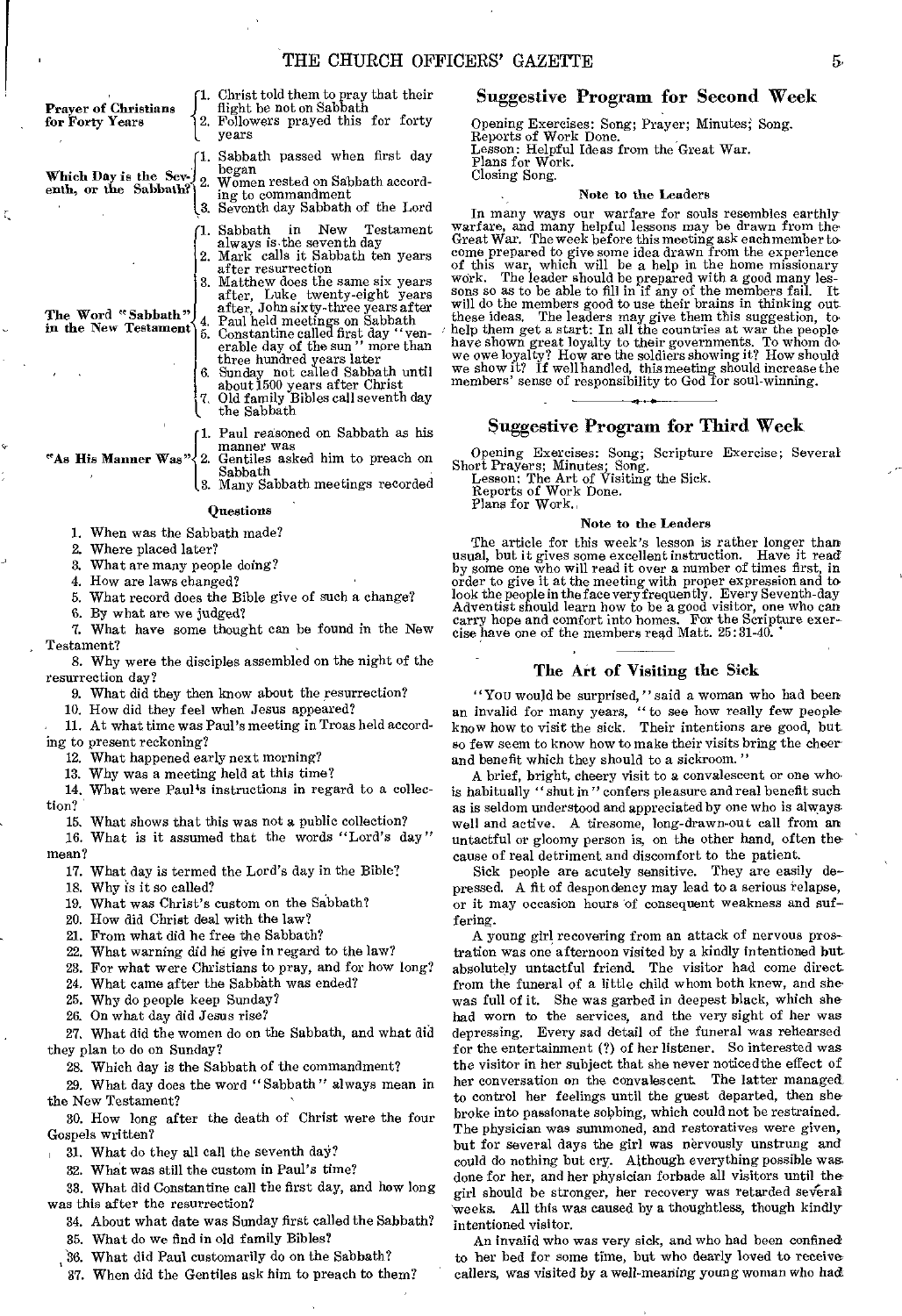just been graduated from a school of elocution. In the kindness of the girl's heart she spent the whole afternoon reading and reciting for the invalid in an endeavor to entertain her. *Unfortunately,* however, the *young woman's selections*  were all of the most harrowing character. To her they were "works of art," permitting her to "express herself" and to show the extent of her powers. She did not fully estimate the effect of their pathos and of her realistic rendition of them on the sensitive, suffering invalid. There was not one bright, cheerful selection among them all.

The invalid listened eagerly, grateful for the girl's kind intentions, but each piece depressed her more, so that by the time the girl had finished and made her adieus, her poor hostess was in such a state of depression and collapse that all the courage she had summoned to bear her pain and keep cheerful deserted her. She broke down completely, distressing the members of her family, rendering the physician's services necessary, and was considerably worse for several days after her visitor's kindly meant but unfortunate entertainment. She could not forget the sad selections, so realistically rendered, for many a day.

Had the girl only stopped to think, had she only realized what an opportunity was afforded her for cheering, brightening, and strengthening that poor bedridden invalid, she would *not have* made such a mistake. Had she recited bright pieces, no matter how trivial they might have been, which would have brought a smile to the pain-lined face of her hostess; had she given some pleasing picture to brighten the hours spent in the seclusion and monotony of the sickroom, she would have left the invalid cheered, diverted, and strengthened, with something happy to think of during the ensuing days and weeks of pain and weariness. The girl meant well. She was only thoughtless. She did not realize. ,

A talented young singer very kindly offered to sing for the patients in one of the hospitals near her. She had a sweet, sympathetic voice and her selections were in accord with it. They were sweet, but they were sentimental and sad. Nervously weak and easily affected, some of the patients actually sobbed during the recital, and after the singer had gone, there was a noticeable depression in the condition of most of them. Such a chance as the young musician had! but, like the elocutionist, she did not realize it. She did not think of the effect her singing would have on her audience of weak, suffering ones, who needed especially cheer and brightness.

"I'dread Aunt Lucy's visits," said a sick girl, speaking of an 'elderly relative. "She is good and kind and means well, but she has the most dreadful way of tiptoeing into the room, whispering in a sepulchral way, as if she were at a funeral. She looks at me all the time with eyes as big as saucers, and I know she is saying to herself, 'Poor Edith! I'm afraid she will never get well!' I can feel it just by the way she looks at me. She evidently has an idea that she must not talk, for she makes me do it all, and I am completely exhausted when she leaves. All she does is to sit and gaze pityingly at me and shake her head and answer in whispers. It's a real strain to entertain her, and I am always in the depths when she leaves."

Many women, however, are adepts in this art of visiting the sick. Constantly they are bringing into the lives of sorrowing, suffering, lonely ones brightness, cheer, comfort, and strength, which means untold happiness and benefit to them. It is not a difficult art to learn—this art of visiting the sick. Any woman may become proficient if she gives the, matter thought and understanding and effort.

The woman who would be successful in this must possess. first of all, sympathy and a real desire to help. She must realize that true sympathy means encouragement, strength, and cheer, as well as "feeling with" a person. The sympathy which does not strengthen and uplift is of very little value.

Possessed of this sympathy and real desire to be of service, which is the foundation of successful ministering, there are a number of minor details to be considered by the woman who would make her visits a source of pleasure and benefit to the sick.

Appearance *counts for* much *in* a sickroom. Invalids are often as unreasonable as children, and they are extremely sensitive to appearance and manner. Black or somber garments affect them unpleasantly, while a pretty, becoming costume has sometimes a surprising effect in cheering and pleasing the patient.

"It does me good just to look at Mrs. Warner," said a "She always wears such pretty, becoming dresses and hats, and whenever she has anything particularly new and pretty, she wears it to show me. She knows I can't get, out to see anything, and she isn't one of those who wear old plain clothes when they visit the sick."

Even more than appearance, however, does the visitor's manner affect the invalid. always to be quietly cheerful, not boisterous in her effort to be bright; but gentle, hopeful, cheery. Her voice should be well modulated and distinct, so that her listener need make no effort to hear all that is said. An agreeable voice has a wonderful effect on sick and well folks alike. As far as possible the visitor should do most of the talking, so as not to tire the invalid. Many ill persons soon exhaust all the little strength they have trying to talk. The tactful visitor will know how to avoid this. Ceaseless chatter on the part of the caller is almost equally fatiguing to the sick one. The woman with understanding will soon discern how to strike the proper balance in conversation so as to brighten and entertain but not weary her hostess. Quiet, pleasant recounting of cheerful bits of news of the outside world, which will specially interest the invalid and make her feel she is not shut out from everything, will be welcome and beneficial, while any humorous little anecdotes which will brighten and cheer the sick one will be as good as medicine.

One woman who visits much among the shut-ins always makes it a point to accomplish four things: Leave with the patient some interesting bit of news to ponder; some good, funny story to laugh over; some pleasant description of a painting or a bit of beautiful country, which the invalid can enjoy mentally; and some little thought of peculiar strength and cheer.

"Sick people think over what you have told them for hours and days sometimes, you know, and I always like to feel that I leave with them these four things to meditate on in their moments of pain and weariness," she explained.

"Sick people are like children when it comes to bringing them something," said another woman whose life has been spent much among the sick. "A flower or a book, some fruit, a glass of jelly, a dainty dessert, —there are lots of trifles one can take, —never fail to please, and do real good. It is more the fact that they have been remembered, and that the remembrance is a little surprise, that pleases them. What the little gift really is becomes a secondary consideration. Almost any trifling token or delicacy will please a sick person if it is attractively wrapped and presented *or daintily*  served."

The woman, therefore, who would make a success of this art of visiting the sick, who would make herself welcome and of real benefit to those suffering from pain, weakness, or the monotony of the sickroom, will strive for these things: A ready tact and understanding; a sympathy which comforts, strengthens, and uplifts; a neat, pleasing appearance; a gentle, cheery, hopeful manner. She will bring with her some little token of love and thought for the sufferer, she will be careful that she does not tire the sick one or stay too long, and she will leave behind her pleasant memories which will divert, cheer, and strengthen the invalid for many a weary day and hour. The visitor who achieves this becomes a real tonic—physical, mental, and spiritual—to the sick one, and her presence is as welcome as the sunshine in the chamber of darkness and suffering. *—Home Department Magazine.* 

"SELF-INDULGENCE rots the soul."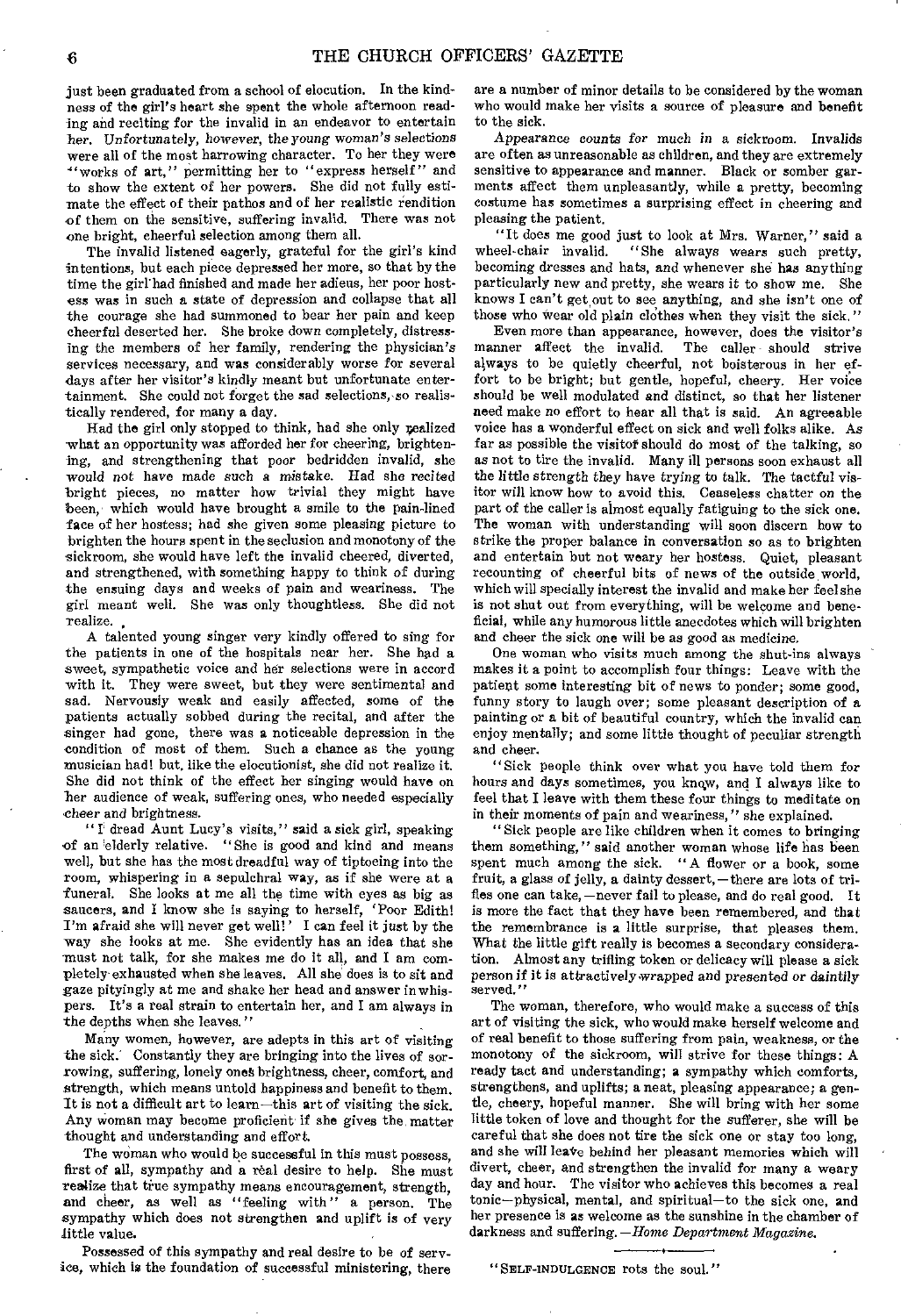#### Suggestive Program for Fourth Week

Opening Exercises: Song; Prayer; Minutes; Song. Lesson: What Some are Doing with Magazines. Reports of Work Done, Especially with Magazines. Plans for Work. Closing Song.

#### Note to the Leaders

Our magazines should have a very wide circulation, be-cause they deal with the vital issues of today—the things which the people are interested in, and which concern their<br>salvation. Every church should see that the people in its Every church should see that the people in its territory have the opportunity to purchase them.

#### What Some Are Doing with Magazines

OUR magazines are an important part of our literature. They contain articles on different subjects of present interest, and therefore are attractive to the average reader. Every church should interest itself in the circulation of magazines in its territory. One church recently ordered three hundred *Signs,* three hundred *Life and Health,* and fifty *Watchman* for one month's work. churches plan a similar good work?

"A sister sold fifteen hundred copies in three weeks when the snow made walking hard and the thermometer marked forty degrees below zero. This proves that magazines can be sold in winter as well as in summer."

This sister had the burden of the work on her, and the Lord honored her faith. The magazines interest people in the message, as is shown by the following experience:

"I had just got home from my trip when I received a letter from a school-teacher, containing ten cents in stamps, with the request that I send her the next issue of the *Signs.*  I had sold her a copy while on my trip, and now she wanted another. She also asked for some of our tracts. I found several such persons while on the last trip, and I am so glad for the opportunity of thus carrying on missionary correspondence with them."

Is not this being a fisher of men? This sister goes out with magazines as bait, interests people, and then follows them up.

Do some parents want to know how they can send their children to school? Here is how one mother solves the problem:

mother, by spending five or six weeks selling the Signs, earns a scholarship for her daughter. That is not all —she also helps to warn the world and prepare a people to meet their God."

"One day recently there came into one of our tract society offices a well-dressed lady and her husband. They had bought a 'Bible Readings for the Home Circle' and a *Signs Magazine* from one of our agents. They called for the purpose of subscribing for the *Signs Magazine,* and they also paid for a year's subscription for their sister. They left their order for the back numbers just preceding the magazine they had bought, and said it was the best periodical that could have come to their home.'

"The work does not, move as fast as I should like to see it, for it seems to me that the time we have left in which to work for souls is getting very short indeed. I am glad for the truth-filled magazines I can place in the hands of so many thinking men. I have some very interesting experiences as I go among business men. Evening after the Sabbath I sell at the hotels, and there I find traveling men. I sell from twenty to thirty at these times. I also sell at the station whenever I go there. I have never failed to sell a magazine to every one I have approached there. It is wonderful how these magazines sell. I can give no other reason than that the Lord sells them. I cannot understand why an army of our people are not hastening out with these messagefilled magazines."

"One brother has sold the *Watchman* by hundreds. Every 'few days he orders never fewer than one hundred copies. Two sisters sold five hundred copies of the *Watchman at* an average of fifty every two hours."

"A sister sold a man a magazine, and in a day or two he came back and bought nearly a dollar's worth of magazines and a book, 'Armageddon.' He was stirred by the contents of the first paper."

Doubtless there are many more people who would be stirred if the magazines were taken to them.

"This report you will notice represents fifty-eight hours' work, with \$105 worth of magazines sold. I stayed with nice People at each place, and did not stop at hotels at all. The Lord has been very good to me, and I know that without his help I could not have the blessings he gives me to enjoy while in his work."

This magazine work pays from the financial standpoint. This sister earned nearly \$2 an hour, but what was worth more than that, she enjoyed the special blessing of God.

"A sister recently sold forty copies of the *Watchman* in twenty-five minutes, and a little girl disposed of fifty in about one hour."

"Recently I went into a very large plumbing establishment in this city, and saw two men busily engaged in taking stock. With a prayer that God would halt their business a few moments so that he might have the right of way, I approached them, not hesitatingly, but in a very businesslike manner, walking near where they were at work. I stopped and waited for them to look up, and the one who was nearest to me asked what he could do for me. I presented a *Watchman,* and canvassed briefly on the ' Eastern Question' and other interesting features. He promptly replied that he did not want one. I took a few steps forward to where the other one was standing, and said, Would you like a copy of this interesting magazine?' He replied, 'I would, and if you will wait a few minutes I will get the money.' I waited and he soon returned with it.

"I have sold many magazines to people at the telephone booth waiting for their number. In one case the man at the telephone asked what he could do for me. I told him what an excellent magazine the *Watchman* was, putting it on the desk in front of him, so that he could see it. He seemed impressed with the name 'Watchman.' He said, 'Where is this magazine published?' I replied, 'At Nashville, Tennessee.' 'How in the world did it get into this part of the country?' I replied, 'That's nothing unusual for the Watchman. It goes all over the United States, into all the large cities, towns, and many villages.' That's interesting. I will purchase a copy and see what it is like,' he replied.'

A thirteen-year-old magazine agent writes:

"There are five different people *here* who are very much interested, four of whom I am expecting to see take their stand for the truth any time, and the other is a man who said he would be out to prayer meeting tonight. Of course there are many others, but these seem to be especially interested."

This little girl is a soul-winner. What she is doing, others can do if they will make the same effort. Souls will not be won without persistent work and prayer. These experiences should encourage more members to take up the work of selling magazines, because they show that it is a work which the Lord is blessing. What is your church doing with magazines?

#### "The World War"

WHAT is your church doing to sell the little book, "The World War "? Have you read it? Every church member should not only read it, but study it, so as to be able to talk intelligently on the relation of the war to Bible prophecy. Nearly 180, 000 copies of the book have already been sold, and the general testimony is that the book "sells itself." Have the people in your district been given an opportunity to read this book? If not, now is the time to sell it to them, while the interest in the war problems is so high. The prices are: Paper covers, 25 cents; cloth, 50 cents; with the regular discounts.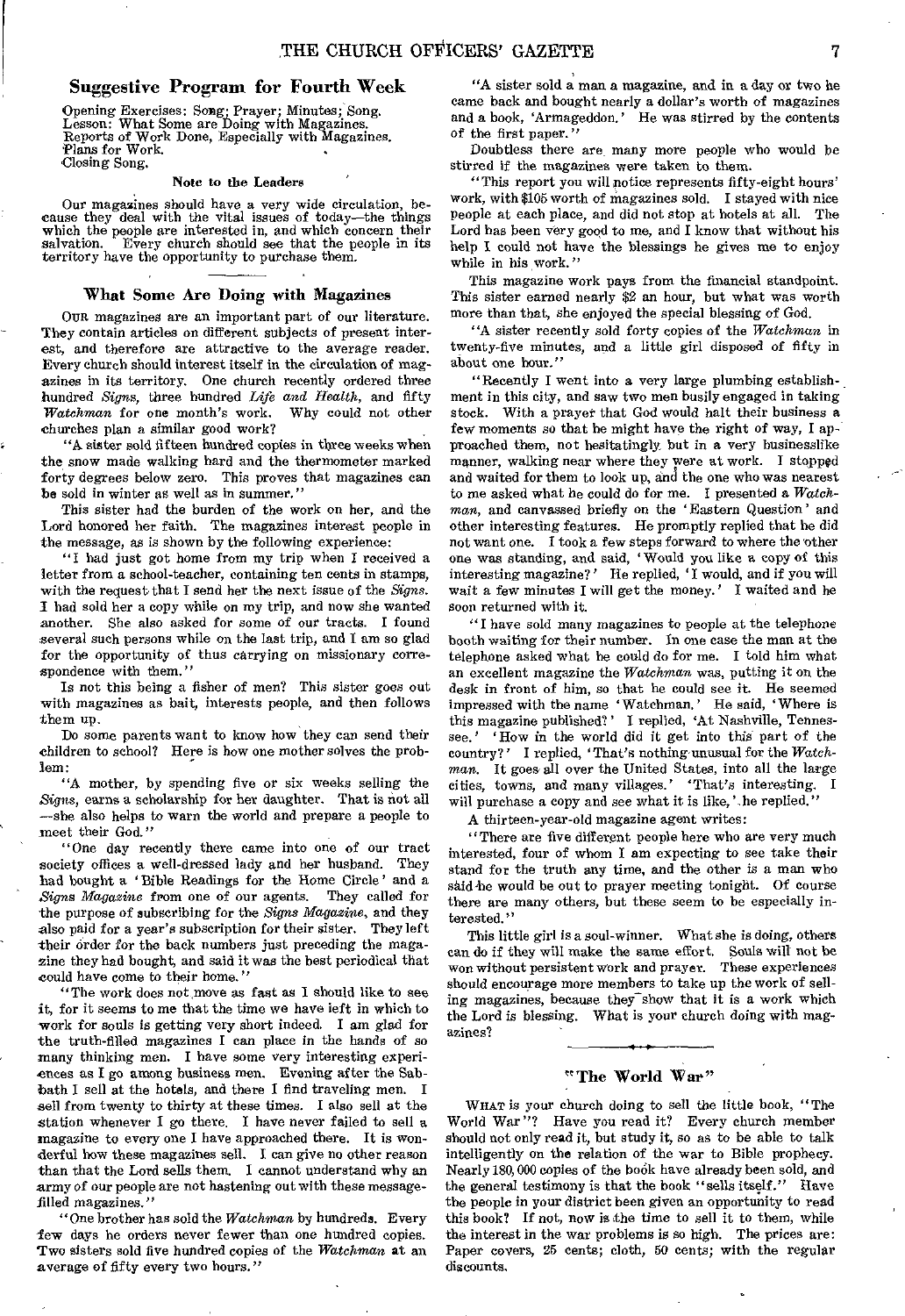## ifticzionarp 'Volunteer ;Department

#### Programs for Week Ending August 4

#### Senior

*Subject: A Missionary Family.* 

*Mottb: "Go Ye Therefore, and Teach All Nations."* 

1. Morning Watch Review. Three-minute talk on the joy of forgiveness. For helps see the *Instructor* of July 24.

2. Recitation: The Song of the Gospel Reapers. 3. Bible Study: The Extent of Our Work. 4., Talk: A Missionary Family. See *Instructor* of July 24. 5. Symposium: Other Members of this Missionary Family.

See Henry Martyn Scudder and William W. Scudder. 6. Recitation: What Have We Done Today?

7. Reading: Summer Time Religion. 8. Social Meeting.

9. Reports and plans. 10.' Close by repeating the Pledge.

#### Junior

- 
- 1. Morning Watch Drill. 2. Bible Study. Adapt from Senior Bible study.
- 3. Recitation: What Have We Done Today?
- 4: Story Telling: John Scudder. See note.
- 5. Recitation: The Need of Haste,
- 5. Recitation: The Need of Ha<br>6. Reports, and plans of work.<br>7. Close by repeating the Pleds
- 7. Close by repeating the Pledge.

#### Notes *to the Leaders*

SENIOR: Use a map in this program, locating the chief places mentioned. In the article on John Scudder provided for the Juniors, a very interesting instance of God's protect-ing care is recorded. We need to remember that the Lord's arm is still strong to deliver those who put their trust in him.

A quiz, bringing out the more important points in the history of this missionary family, may be prepared by the leader, and should form an interesting feature of the program.

Thorough preparation will make this program not only interesting but inspirational for the three great lines of missionary service-praying, giving, going.

JUNIOR: In item 4 on the suggested program, "Story<br>Telling," the article on John Scudder (page 9 of the GAZETTE)<br>may be given by six Juniors, each one taking one of its sub-<br>divisions. One of the older Juniors may conduct

*Coming! Goal Dollar Day! Get ready now!* 

#### Bible Study: The Extent of Our Work

1. WHAT work has God given to us? Matt.  $24:14$ .<br>
2. How many is this witnessing to reach? Rev. 14:6.<br>
3. To how many is this work given? Mark 13:34.<br>
4. What help has Christ promised? Matt.  $28:19$ ,  $20$ .<br>
5. What will b

part? Eze. 3:18.<br>6. When the call comes from God to a young man or<br>a young woman to go to the regions beyond, what should be<br>the response? Isa. 6:8.<br>7. What can those do who feel a burden for the work in<br>foreign lands, bu

1 *Chron.* 29:14; 2 Cor. 9:6, 7.

8. What will be the result of this work? Rev. 7:9, 10.

#### Henry Martyn Scudder

HENRY MARTYN SCUDDER was the eldest son of Dr. John Scudder, the famous pioneer medical missionary to India. He was born in India in 1822, and when he reached a suitable age, he was seht to the United States to receive his education. He was graduated from the New York University *in* 1840, and from Union Seminary in 1843, and was then appointed a missionary of the American Board of Christian Foreign Missions. He sailed with his wife for Madras, India, in 1844. At that time the *Missionary Herald said: "This*  *is* the first instance in which the son of a missionary has been sent forth as a preacher to the heathen."

On reaching Madras, Dr. Henry M. Scudder connected with the mission at that place, remaining there until 1861, when, after his exploration of the Arcot District, he was *assigned* to work there, his medical skill giving him access to the people. From 1853 to 1857, the Arcot Mission was carried on entirely by the Scudder family, five brothers, their wives, and one sister composing the staff,

In 1864 Henry Seudder's health failed, and he returned to the United States, where he was pastor of prominent churches in San Francisco, Brooklyn, and Chicago. But his heart was still in the mission fields, and in 1887 he joined his son and daughter in Japan, and rendered three more years of valuable service. He died in 1895. He was a man of great ability, of fine address, and of much power. He wrote several Tamil publications.

#### John Scudder, *Jr.*

John Scudder, Jr., was a younger son of Dr. John Scudder, and he also became a doctor and a missionary. He was born in Ceylon in 1835, and like his brothers, was sent to the United States to obtain his education. He studied first at Hudson, Ohio, where he was converted and united with the church. At the same time he decided to give his life to missionary efforts, and his student life was devoted to obtaining a good qualification for his Master's service. He was graduated from Rutgers College in 1857, and from the theological seminary at New Brunswick, N. J., in 1860. He *showed* so much promise that he was licensed to preach, and was *ordained in* the same year. He received his medical degree from the Long Island Medical College. It will be seen that he was well equipped for his future work.

In 1861 Dr. Scudder sailed for India. He labored in the following places: Chittur, 1861 to 1863; Arni, 1863 to 1865; Arcot, 1865 to 1876; Vellore, 1876 to 1877. In 1878, with his wife, he returned to America, after seventeen years of continuous service in the field, and lived in Nebraska for four years. In 1882 he returned to India, his wife remaining here for another year. This time he labored in Arni from 1882 to 1886; in Tindevanam, 1885 to 1892; and *in* Vellore, 1892 to 1894. While in Tindevanam, he built a commodious mission house and church.

In 1894 he and his wife returned to America for the second time, living in New Brunswick. In 1897, they again returned to India, and spent the rest of their mission *life* at Vellore. Dr. Scudder died in 1900. His children have, with a single exception, followed him into the ministry, and three of them<br>into the foreign mission field. EDITH M. GRAHAM. into the foreign mission field.

#### William W. Scudder

WILLIAM W. SCUDDER was the second son of Dr. John Scudder, and was born in Ceylon in 1823. He was sent to the United States in his boyhood, and was converted during a revival in Springfield, Mass., in the winter of 1836-86. In 1839 he united with the Presbyterian church at Elizabeth, N. J., *and entered* the College of New Jersey at Princeton, from which he was graduated in 1841. He next entered the theological seminary at that place, and pursued the regular course of studies, but obtained permission to devote the third year to studies best adapted to fit him for the foreign mission *field.* 

In 1846 he received his appointment to Ceylon from the American Board, laboring in that field until 1851, being stationed at three different places. After a brief visit to America in 1852, he returned to India, and with two of *his*  brothers, Henry Martyn and *Joseph,* established the Arcot Mission of the Reformed Church of America, and organized the Classis of Arcot. •

William Scudder remained in India for twenty-two years, occupying in turn several stations of the mission. He was a diligent and successful worker during these years. In 1873 his family circumstances were such that it became necessary for him to return to this country, and he accepted a call to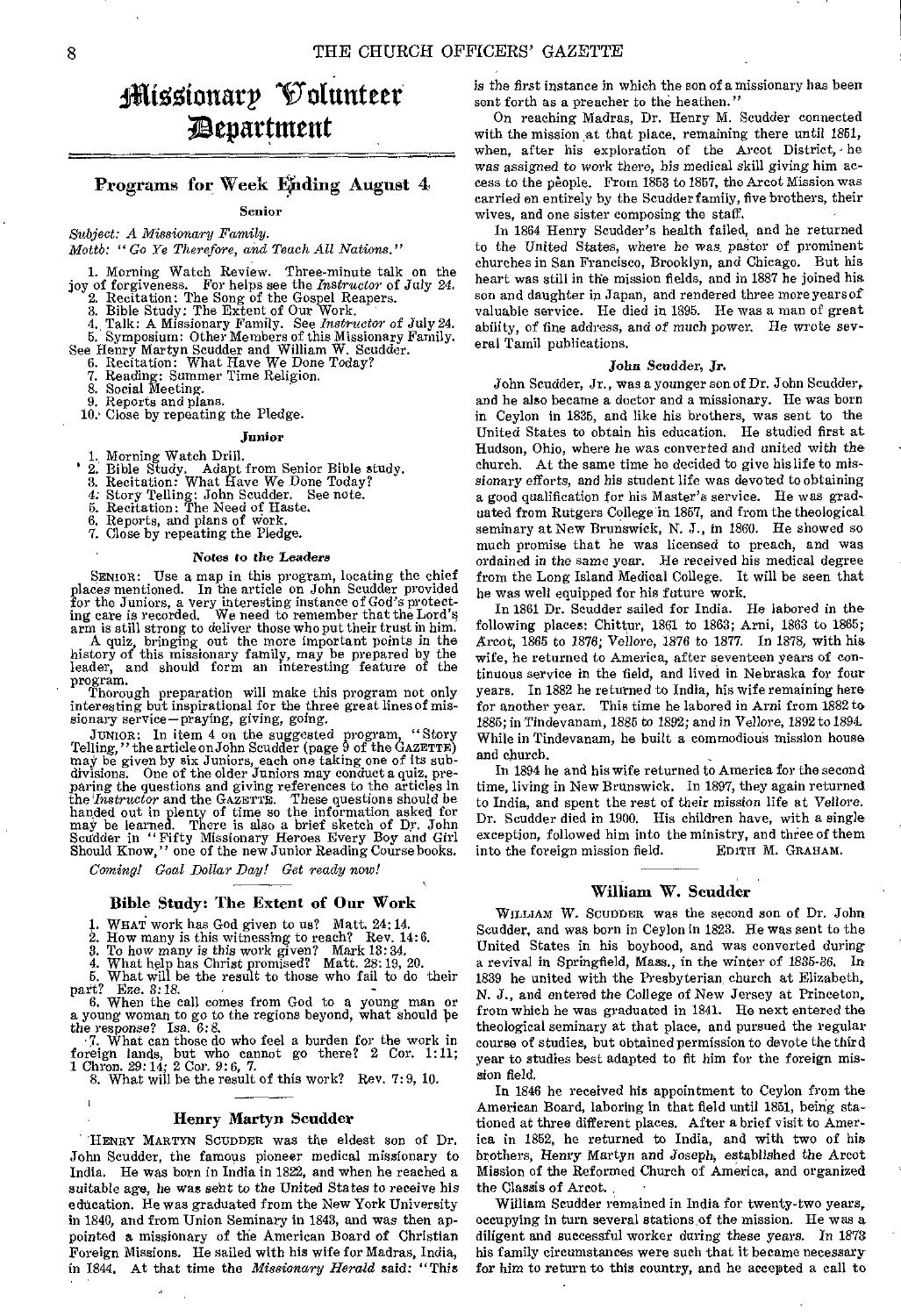the Congregational church at Glastonbury, Conn., where he served for eleven years. In 1885 the way opened for 'him to return to India, and though over sixty years of age, he sailed for his chosen field, laboring there for another nine years. He was first stationed at Madanappalle, releasing Dr. Chamberlain; and later at Palmaner, where he acted as the General Synod's professor of theology in the seminary in the Arcot Mission. He died in 1895.

#### *Catherine Hastings Scudder*

Catherine Hastings was the daughter of Prof. Thomas Hastings, a man known and honored for his successful efforts in raising the standard of church music. She was born in 1825, and in her tenth year was converted and joined the Presbyterian Church.

When she was eleven years old, she was deeply affected by the fact that, the missionaries who had charge of the Ceylon mission schools were obliged to disband, many of them for want of funds, and to send back to the darkness of heathenism many of the native children. Her sympathy led her into action, as genuine sympathy always will. She prepared a constitution and formed a family association to sew for the heathen. This association continued until she left her home for India.

From the time she determined to devote *herself* to this missionary work, her character matured rapidly, and with remarkable power. The beauty of the Lord shone in her face, and had its influence on those around her.

In 1846 she was married to William W. Scudder, who was about to return to *his* native India as a *missionary.* Soon after their marriage, they embarked for India, on the ship "Flavio." In midocean there was a revival on board, in In midocean there was a revival on board, in which several of the roughest sailors were converted. When they were two hundred and eighty miles from Madras, a meeting was held, at which eight *of* the seamen gave evidence that they had really given their hearts to Christ.

Mrs. Scudder united with the church in Madras on the first Sunday after her arrival, and joined the members *in*  partaking of the Lord's Supper, with her heart full of gratitude to God that he had permitted her to arrive safely on the field of her choice. She now exchanged her manual labors for the field for direct personal efforts for the spiritual good of these people. Her allotted station was the island of Ceylon, and there, as soon as she could master a few words of the *language,* she began her work.

But she was permitted to prosecute her labors only during the short period of two years. While on a journey with her husband, when they were returning from Madura, she was attacked with cholera, and died in 1849, declaring in her last words that she was happy in Jesus.

#### The Song of the Gospel Reapers

COME away to the fields, for the harvest is waiting;, The *songs* of the reapers are calling away. Bright and fair in its beauty the ripe grain is bending; Wait not for tomorrow, but haste ye today.

The field is the world, and the grain is the millions Who tread the broad pathway to death and the grave.

To aid in the work of redemption thy mission, These perishing souls from destruction to save.

The rich fields are white in the sunlight of heaven;<br>Then say not, There's naught that our hands find to do.<br>Hear the voice of the Saviour, in accents of sorrow,<br>"The harvest is great, but the laborers are few."

Spend not the blest moments in idle inaction. Golden grains are now wasting—oh, gather them in! Bear with anthems of joy to the feet of the Master Precious sheaves thou hest saved from the garner of sin.

Then away to the fields, for the harvest is waiting; The daylight is fading, 'twill quickly be gone; Man must work till God's angel shall thrust m his sickle, And the "Lord of the harvest" shall gather us home.

*—Mattie* A. *Boyce.* 

#### The Need of Haste

THEY are dying by *tens!* don't you know it? Dying without the light. They know not Christ as their Saviour; His *cross is* hid from *their sight.* 

They are dying by *hundreds!* 0 hear it! In the chains of ignorance bound; They see not their need of a Saviour,

The Saviour whom you have found.

They are *dying* by *thousands!* believe it! 0 what are you going to do? Your Saviour cares for these lost ones, And longs to bless them through you.

They are dying by *millions!* yes, millions!<br>
All over the world's wide lands—<br>
In Africa, India, and China;<br>
Can you sit with idle hands?

Dying while you are sleeping, Dying while you are at play, Dying while you laugh and chatter, Dying by *night* and by day. -

Some do not know they are needy, Some of them care not at all; But some of them hunger for Jesus, Yet know not on whom to call.

They grope for a light in their darkness;<br>They call on their gods for aid;<br>There is no one to tell them of Jesus, And the sinner's debt which he paid.

None, did I say? 'Twas an error; For God has a few lights out there; But when it's not three to a million, 0 *won't* you begin to care?

*—The Kingdom.* 

#### John Scudder

#### A Little Boy with a Big Heart

ABOUT one hundred years ago there lived in a town in New Jersey a little boy with a big heart. He was a serious little fellow, and was often seen running the streets on some errand *of mercy. He* was always ready to turn from his games to help any one in distress.

One day he was seen drawing a heavy rail along the street. When asked what he was going to do with it, he replied, "I am taking it to Miss Becky, who has no fire," and hurried on his way.

This boy was John Scudder, who was born in 1793, and dedicated to God by his parents at his birth. Surely the Lord accepted him; for from his babyhood, his mother said, "John seemed always possessed of a Christian temper."

#### A Soul-Winner *at* School

He went to college at an early age, but found few there who had any sympathy with his religious convictions. This only made him more anxious to win their souls for the Lord. He was watchful for all opportunities of gaining the confidence of his fellow students. He called at a room one day, and was introduced to a young man who had recently entered college. John could stay only a few moments; but before he left, he said to the stranger, in a friendly, winning manner, "I'll be happy to see you at No. 47."

This student was somewhat lonely; and as he thought of the warm-hearted greeting he had received, he decided that the friendship of such a young man would be worth much to him. He promptly visited him at No. 47, and told him that he was not religious, but was anxious to become acquainted with those who were Christians.

Mr. Scudder at once arose, his face glowing with the Christ-love that was in the heart, and taking his visitor's hand, he said, "That's right. Stand by that, and you will never regret it." This visit was the beginning of a warm friendship, which led this young student to take his stand for Christ.

John Scudder had intended to enter the ministry, but his father wished him to become a doctor; so he took the *medical*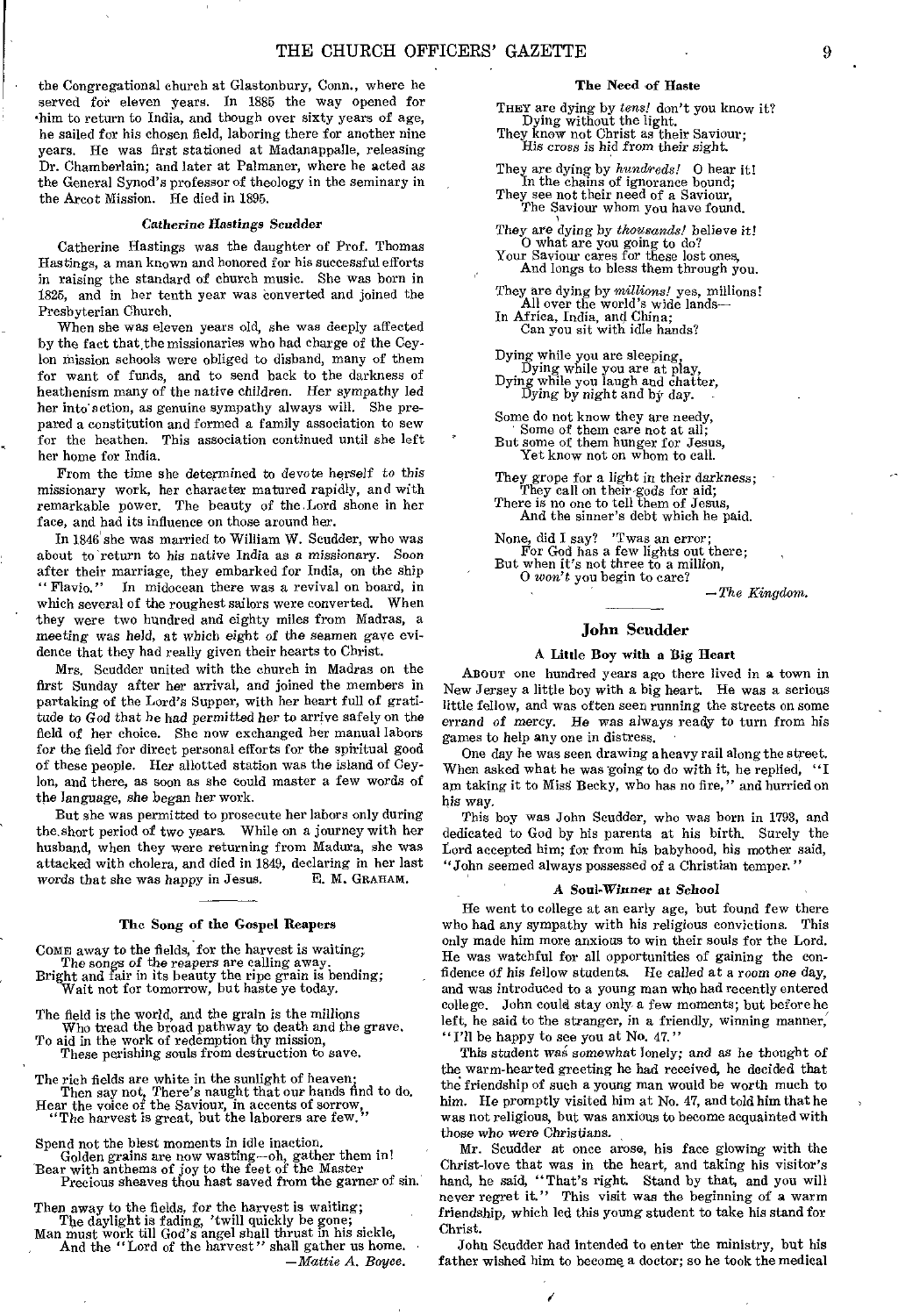course, believing that he could serve his Master as successfully as a doctor as he could in the ministry.

#### What a Tract Did

After he had been graduated, he began to practice in New York, and expected to labor there for the bodies and souls of the people. But God had other plans for him. One day when visiting a patient, he had to wait a few minutes. To pass the time, he took from the table a tract called "The Claims of Six Hundred Millions, and the Ability and Duty of the Churches Respecting Them." He became interested in it, and asked if he might take it home and read it. It changed the course of his life; for he felt that through it God had called him to the mission fields.

He wondered what his wife would say about leaving home and friends to go to dark heathen lands, but to his joy he found her just as willing to go as he was, and she never changed in this decision.

His friends opposed his going, for they thought it was a pity such a talented man should go among the heathen; but he remained firm.

#### Sailing for India

Dr. and Mrs. Scudder sailed for India in 1819, and arrived after a four months' voyage. They labored first in Ceylon, where he learned the language very rapidly. He would gather the sick, pray with and for them, and then give them necessary treatment. He would also give them Christian instruction. He opened a hospital, started schools, and translated literature. His wife helped in the school in different ways.

Soon after they arrived in Ceylon, their two-year-old girl, Maria, died, and about three months later her baby sister died. Though deeply grieved, they had no desire to leave their chosen field of labor.

Dr. Scudder was a very hard worker. One time he went to a public place at seven o'clock in the morning, and did not leave it till six o'clock in the evening, being hard at work distributing books and tracts. He did not even stop to eat during this time.

#### Alone in the Jungle

On one of his tours he was taken very ill with fever, and it was thought he could not recover. A message was sent to Mrs.. Scudder. She at once made ready to go to him, and started off with her little son and the necessary supplies. They were carried in a palanquin by natives. Their way lay through the dense jungle, and night overtook them before they were able to reach a safe stopping place. She tried to encourage the bearers to go on, and prayed to God for protection; but soon the roar of wild beasts was heard, and the natives dropped their burden and fled.

Mrs. Scudder and her boy were alone in the wild jungle, with ferocious beasts around them, —and yet not alone; for she knew where to turn for help. She clasped her boy in her arms, and spent the night in prayer. Many times during that anxious night, elephants, tigers, and other wild beasts were heard to approach, but God had set a guard of angels around this trusting woman and her child, and no harm could come to them. In the morning the natives returned and were wonder-struck to find Mrs. Scudder and the boy safe. Broken shrubbery and trampled grass showed plainly where the wild beasts had circled round them through the long hours of that lonely night, but never once had they broken through the guard which the God of heaven set about this trusting woman and her helpless child.

#### Preaching to the Children

Dr. Scudder recovered from this illness, but had to return to the United States to regain his strength. He felt greatly burdened for the heathen, but failed to arouse the adult Christians to their needs, so he turned to the children. ing three years he traveled all over the country, holding meetings with the children. In all, he addressed more than one hundred thousand of them, and fascinated them everywhere. He would say to them, "Jesus loves you, and he loves the heathen also; for he tasted death for every man."

Dr. Scudder came to be regarded by the children as their especial friend, and they wrote many touching letters to him, some sending money they had treasured up. A good many of. the children and youth who attended his meetings became missionaries later on, so he made no mistake in turning to them with his message.

One remarkable thing about his life *was* that all his seven sons became ministers and missionaries, and two of his daughters were also missionaries. Two grandsons and two granddaughters have been missionaries too. They have well been called "The Scudder Missionary Family."

EDITH M. GRAHAM.

#### What Have We Done Today?

WE shall do so much in the years to come; But what have we done today? We shall give our gold in a princely sum; But what did we give today? We shall lift the heart and dry the tear, We shall plant a hope in the place of fear, We shall speak the words of love and cheer. But what did we speak today? We shall be so kind in the afterwhile; But what have we been to day? We shall give to truth a grander birth, We shall fill the hungry souls of earth; But this is the thing our hearts must ask, " What have we done today?"

*—Selected.* 

#### Summer Time Religion

THE first Sabbath morning the three girls settled the question of churchgoing during their vacation.

"I'm so busy with my choir work on Sabbaths at home, that I really need a rest now," Theodora Frane declared.

"It's the same with my Sabbath school class," Mary Arkwright added.

"Well, I don't sing in the choir, and I don't teach a class," said Esther Pyne, "but it doesn't do me one bit of good to go to the kind of church there is here, and listen to the poor little theological students who come over to practice on us. I tried it once. It was all so crude, so trite. It is dreadful to think of people having nothing better. It helps me more to go down on the rocks when the tide is coming in, and read the Psalms."

So the girls decided the matter. And out on the kitchen steps the next Sabbath another girl decided the matter, too. She was not a summer boarder. She was working for Mrs. Littlefield in order to earn money to pay her way at the normal school in the winter; and as she worked, she was looking out on life with her keen young eyes and weighing and judging many things.

Always before on her "off Sabbath" she had put on a fresh shirt waist and her best skirt and gone to the little church, as she was in the habit of doing at home; but this Sabbath, when the cracked bell rang, she was still sitting with her chin in her hands, her eyes somber.

"I'm not going," she decided. "Mother is old-fashioned; she doesn't know. Those girls are the right sort, and they don't go; they say there isn't anything in it for them. Well, I guess there isn't for me, either. When I get to the normal, I'll be too busy, anyway."

The sound of gay voices drifted to her on the soft summer air. A moment later three girls, trim and crisp and dainty, laden with books and pillows, crossed the garden on the way to the rocks. They all nodded to her brightly as they passed.

"She's a nice girl. I'd like to help her out some way if I could," Mary remarked.

"So would I; but you couldn't. She's too proud," Theodora declared.

Then the gay voices ran on to other things. It was a beautiful Sabbath, and they were having such a happy vacation.

But who shall give an account in the day of judgment for the wrong to their own souls and the unhallowed influence over the other girl, or for the good they might have done had they stood stiffly for the *right?—Selected.*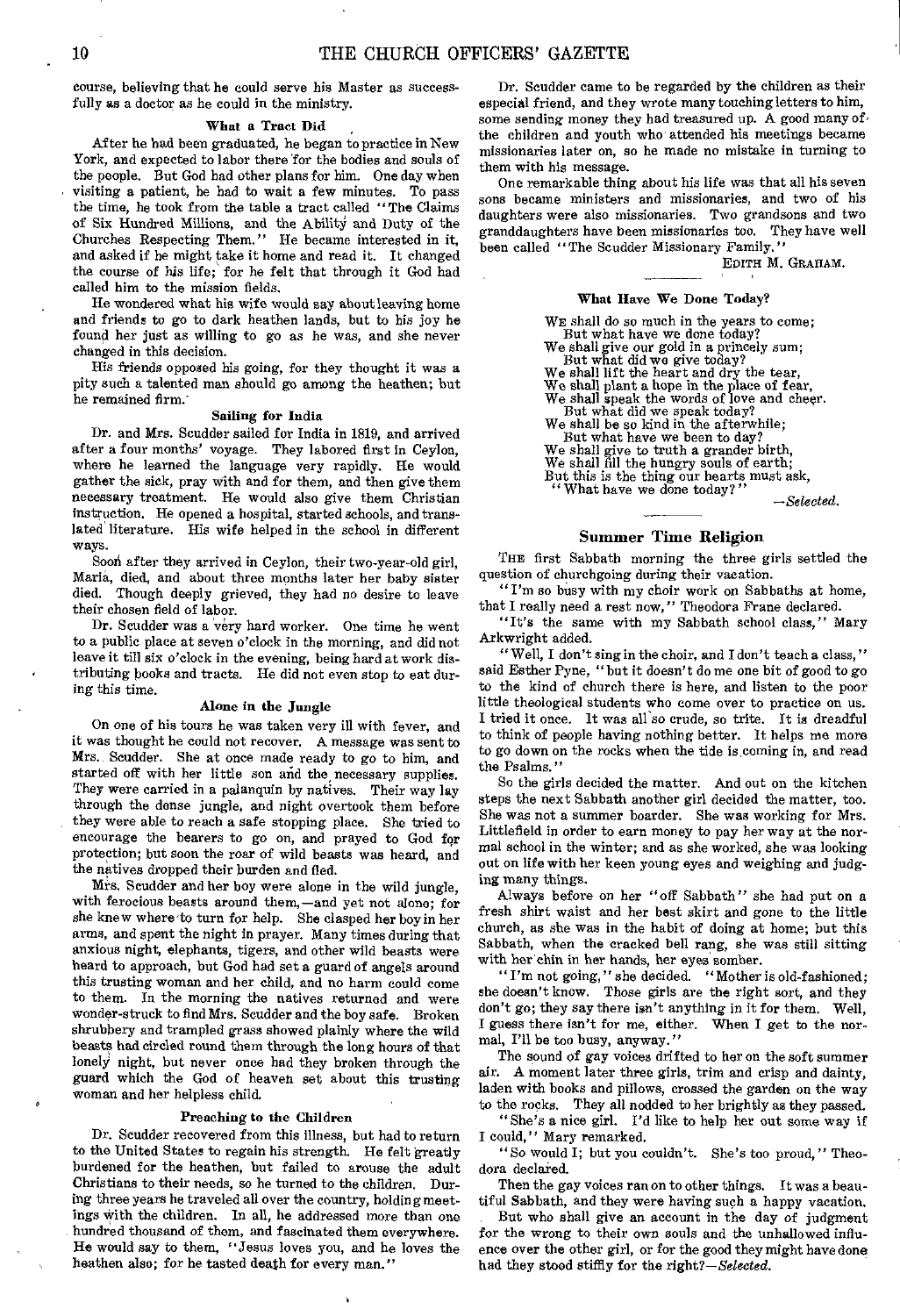#### Programs for Week Ending August 11

#### Senior

*Subject: An Education: Why, When, and How? Motto: Training for Service.* 

1. Responsive Reading: Prov. 31:1-18. 2. Talk: *Why* Every Seventh-day Adventist Youth Should Have a Christian Education. See article by Prof. Otto John

in the *Instructor* of July 31.

3. Talk: *When* to Get a Christian Education. See Now Is the Time, in the *Review* of August 2. 4. Symposium: *How* to Get a Christian Education. See

Overcoming Difficulties, and Find a Way or Make One. 5. Readings: Life Here and There (GAZETTE), and It Pays

to Go to School, in the *Instructor* of July 31. 6. Recitation: There Is Always a Way. See *Instructor* of

June 5.<br>
7. Social Service.

8. Reports, and plans of work.

9. Close by repeating Ps. 91:1-8 in concert.

#### Junior

1. Morning Watch Review.

2. Talk by Leader: How a Christian Education Will Help TJs. For helps see articles in GAZETTE, and in *Instructor* of

July 31. 3. Recitation: Always in a Hurry.

4. Reading: His Way. 5. Recitation: I'd Be a Teacher.

6. Sentence testimonies.

7. Reports on missionary gardens.

#### Notes to the Leaders

SENIOR: The object of our yearly Missionary Volunteer program on education is to encourage our young people to obtain a Christian education. There are always some who, while their companions sleep, are "toiling upward," and who will "find a way or make one." Others need the stimulus of just such a meeting as this may be. Study the of your members, and plan to reach those who need help. It may be a good plan to call for those present to rise who have attended our schools one or more years, also for those who have have attended no other schools. Have them, then call for volunteers in addition. Have two persons appointed beforehand to tell what Christian education has done for others they know or have heard about. Call for volunteers to tell other instances.

The Symposium will bring out a number of inspiring thoughts, and show how difficulties may be overcome. If some "self-helpers" are present, ask them to tell their story.

Emphasize the thought that the education of Seventh-day Adventist youth should always be a *training for service.* 

*August 25 is Union Conference Goal Dollar Day. The response then depends on the efforts of our leaders now.* 

JUNIOR: Sometimes children of Junior age do not see why<br>they are asked to go to a small, often poorly equipped school,<br>when so many of their friends attend the public schools. It<br>is difficult for them to see why the churc

#### Education Nuggets

[The following paragraphs on the subject of education may be memorized by different members, and given in the meeting with a brief added word as to the speaker's own plans for a Christian education.]

WEAK men wait for opportunities, strong men make them. *—Marden.* 

"IF I wanted to educate my boy for a blacksmith, I would first send him to college.

CHOOSE always the way that seems the best, however rough it may be. *—Pythagoras.* 

"CHRISTIAN education gives the student an experience in those things he must meet in after-life."

IF it required no brains, no nerve, no energy, no work, there would be no glory in achievement.  $-$  Bates.

MANY whom God has qualified to do excellent work accomplish very little, because they attempt little. *—Mrs. E. G. White:* 

GOD can accept only those who will determine to aim high. He places every human agent under obligation to do his best. *—Mrs. E. G. White.* 

"TWENTY-FIVE of the men who recently participated in the graduating exercises at Yale had worked their way entirely while taking their courses."

"A CULTIVATED intellect can give almost priceless value to anything it touches. Knowledge is power. An education is the best investment in this world."

LET no one say, I cannot redeem my defects of character. The impossibility lies in your own will. If you *will* not, then you *can* not overcome. *—Mrs. E. G. White.* 

SUCCESS in any line demands a definite aim. He who would acheive true success in life must keep steadily in view the aim worthy of his endeavor. *—Mrs. E. G. White.* 

THE longer I live, the more<sup>1</sup> am certain that the great difference between men, between the great and the insignifi-cant, is energy, invincible determination, an honest purpose, once fixed, and then death or victory. *—Sir Thomas Powell Buxton.* 

"KEEP two main facts in mind: This, first, that education chiefly depends on the individual, not on the place, even when the place is the best college in the land; and this, second, that in the boy or girl it depends more on the will-power than the brain power."

#### Find a Way or Make One

"How can I secure an education? How can I get the money? There is no chance for me." This is the despairing cry of thousands of young men and women.

My friend, you cannot aspire if you look down, nor can you advance by resting on your oars. "From the lowest depth there is a path to the loftiest height." Do you want a Christian education? "All things are possible to the man who wills!" "God wills it," was the watchword of the Crusaders, and should be the motto of every Seventh-day Adventist young person today with reference to equipping himself for<br>life: "I will find a way or make one." Your resolution is "I will find a way or make one." Your resolution is your prophecy. Resolve to be in one of our schools this fall, and God will help you.

History is bristling with examples of stalwart youth heroically battling with poverty, and persistently hewing out their education.

Elder James White inherited a feeble constitution and very weak eyes. Because of this he did not have the advantages of a common school education. When sixteen years of age, he could not read a single verse in the Bible without resting his eyes. At eighteen he surpassed his companions in size and strength; but this only added to his embarrassment because of his lack of education.

Friends suggested the farm as his field of labor, but within him was a desire that only an education could satisfy. Twelve weeks he attended school, earned a certificate, and taught the next winter. Eighteen hours a day he spent in study. Later he attended school at Readfield, Maine, where he wore old clothes, and for three months lived on cornmeal pudding and raw apples. Through poverty, misfortune, and obstacles almost insurmountable, he secured *an* education, and became an apostle of the threefold message.

Born in a log cabin, deprived of schooling, books, and ordinary opportunities, Abraham Lincoln spent his boyhood days on a timbered claim, felling trees and farming. By the glimmering light of the fireplace, he spent his evenings, studying arithmetic and grammar. See him walking fortyfour miles through the wilds of that new country to secure Blackstone's Commentaries, and reading one hundred pages while returning. Though favored with no rare opportunities, acquiring nothing by luck, he was possessed of untiring perseverance, and steadily he climbed until, seated in the Presidential chair, he piloted the nation through the Civil War, and emancipated four million slaves, thus revealing the possibilities before young people who have "no chance in life."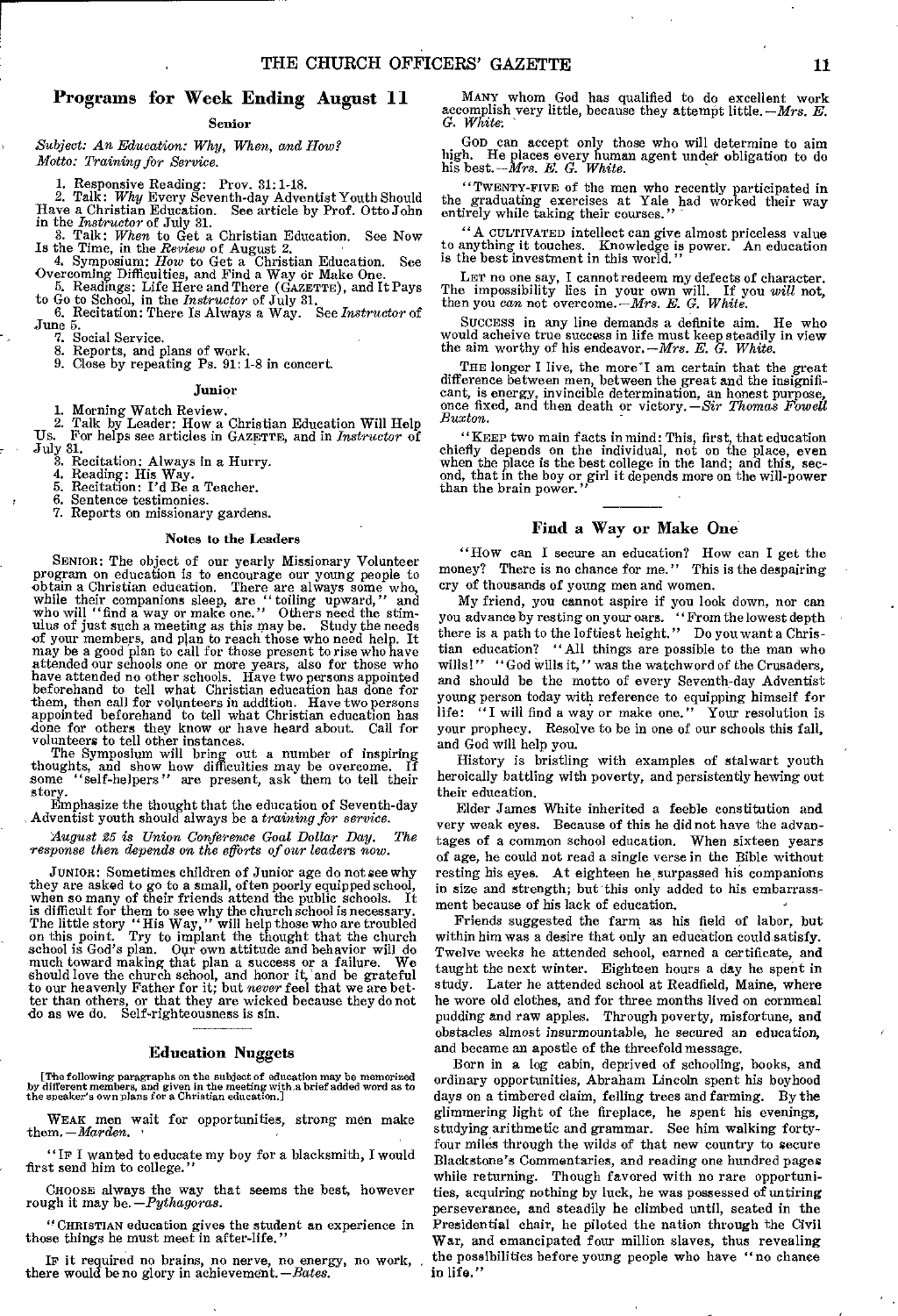In the backwoods of Ohio is a log cabin. Through the door that stands ajar can be seen a widowed mother, with a babe of eighteen months upon her lap. Her face is knit in sorrow and perplexity, as she realizes that she must face alone the problem of keeping the wolf of hunger and poverty from her little ones.

The baby grows, and in a few years we find him a sturdy lad chopping wood, tilling the soil, and helping his mother support the family. No idle hours are his. All spare moments are spent in poring over borrowed books, which he is too poor to purchase. At sixteen he drives mules on a canal towpath. Hungering for an education, he goes to school. There he sweeps the floors and rings the academy bell, thus paying his way.

The opening of his second term at Geauga Seminary finds him penniless. But courageously he meets the issue. From a carpenter he secures his board and room, agreeing to work nights for pay. When school closed, he had paid all his expenses, and had three dollars left. Soon we find him in Williams College, from which he was graduated with honors. Twentyseven years after applying for the chance to ring the bell at Hiram College, James A. Garfield was President of the United States. Such a life is a rebuke to the young person sitting with folded hands asking God to do the work for which nature has equipped him.

Over in Germany in the year 1903, a young girl accepted the truth. Not having an opportunity to work for the Master at home, she borrowed eighty dollars from a neighbor, crossed the ocean to the United States, and came to Colorado, where she hired out. When she landed, she could not understand "yes" and "no" in English; but she applied herself energetically to her work, and to mastering English. In a few months she paid back the money she had borrowed, sent her parents thirty dollars, paid thirty-five dollars for music lessons, and had enough left to pay her tuition for five months in church school.

Her parents came to this country. Her father was determined she should work out and help support the family, but she desired an education. It was finally decided that she should remain at home; and in addition to doing the cooking, washing, ironing, and housework for their large family, she could attend church school. She studied many nights until two o'clock in the morning.

When spring came, her father insisted that she go to work in the sugar-beet field, but her appetite was whetted for more knowledge. Her parents objected, but she heard a call from above. After attending the canvassers' institute, though having but fifty cents with which to meet her summer's expenses, she began canvassing. God greatly blessed this girl. Some people paid her in advance for their books, and thus she was able to keep up her expenses.

On the first day her sales amounted to \$12.50. Her best week's work was \$72,50, while her best day brought orders to the value of \$27. In three hundred and twenty-eight hours she took four hundred and ninety-five orders, valued at \$743. After earning more than two scholarships, this young woman gladly entered Union College.

You, too, can earn your way through school, if you only think you can. Assert your manhood, and do what thousands of noble examples encourage you to do.

C. L. BENSON.

#### Life Here and There

THE life on earth is the beginning of the life in heaven; . . . the life work here is a training for the life work there. What we now are, in character and holy service, is the sure foreshadowing of what we shall be.

There every power will be developed, every capability increased. The grandest enterprises will be carried forward, the loftiest aspirations will be reached, the highest ambitions realized. And still there will arise new heights to surmount, new wonders to admire, new truths to comprehend, fresh objects to call forth the powers of body and mind and soul.

All the treasures of the universe will be open to the study of God's children. With unutterable delight we shall enter into the joy and the wisdom of unfallen beings. We shall share the treasures gained through ages upon ages spent in contemplation of God's handiwork. And the years of eternity, as they roll, will continue to bring more glorious revelations. " Exceeding abundantly above all that we ask or think" will be, forever and forever, the impartation of the gifts of God. *— Mrs. E. G. White.* 

#### Overcoming Difficulties

" SuccEss attends him who determines to persevere." Do you desire a Christian education? Then you may have it; for "God wills it," and all things are possible to the man who wills in harmony with God's will. Your success in attaining your wish, therefore, lies within yourself.

There is a call for every Seventh-day Adventist young person to secure the proper equipment for life. The excuse that is so often heard, "There is no chance for me," only indicates a lack of determination. We are told by the Spirit of prophecy that a resolute purpose, persistent industry, and careful economy of time will enable men to acquire knowledge and mental discipline which will qualify them for any position of influence and usefulness. The youth who need an education should set to work with a determination to obtain it, not waiting for an opening, but making one for themselves.

> "All that men ever did, Somewhere, sometime, was hid; Thought had to dig it out, Zeal had to bring it out. Nothing is futile to wit, grit, and skill; Your lot depends on the strength of your will."

The pages of history are studded with the names of men who by their perseverance and effort have revolutionized the world. Galileo, by his experiments, and his power to face difficulties, changed the conception of the whole world in regard to the movements of the heavenly bodies. Cyrus W. Field conceived the idea of an Atlantic cable. After thirteen years of hard work, making several unsuccessful attempts, he finally spanned the ocean and established telegraphic communications between this country and Europe. Thomas A. Edison has accomplished the supposedly impossible a score of times. Perhaps no man has persevered through more difficulties, or accomplished more for the comfort of the human family, than has he.

Our schools are constituted largely of young men and women who through perseverance are securing a Christian education. The close of each year finds them with a determination to return that leads to the use of all their powers. One young man, who secured his education through the colporteur work, when asked of his success, related this experience:

"I sincerely believed that God wanted me to have a Christian training. At the beginning of each vacation, I laid my plans before him, and asked for success, that I might return the coming year. Not once was I disappointed. When the prospects looked dark, I prayed, and remembered that God desired me to have an education. I willed it and did my best; there could be no room for failure."

Every young person can succeed who will place his confidence in God, and make every effort possible on his part. "When I pray," declared one student, "I pray as if all depended upon God; and when I work, I work as if all depended upon me."

Resolve to be in one of our schools this fall. Pray and work to this end, and you will find yourself among scores of others who have succeeded. PHILLIP SHANK.

A NUMBER of conferences have already passed their Reading Course Goal for 1917. Good! Shall we have a higher Goal next year?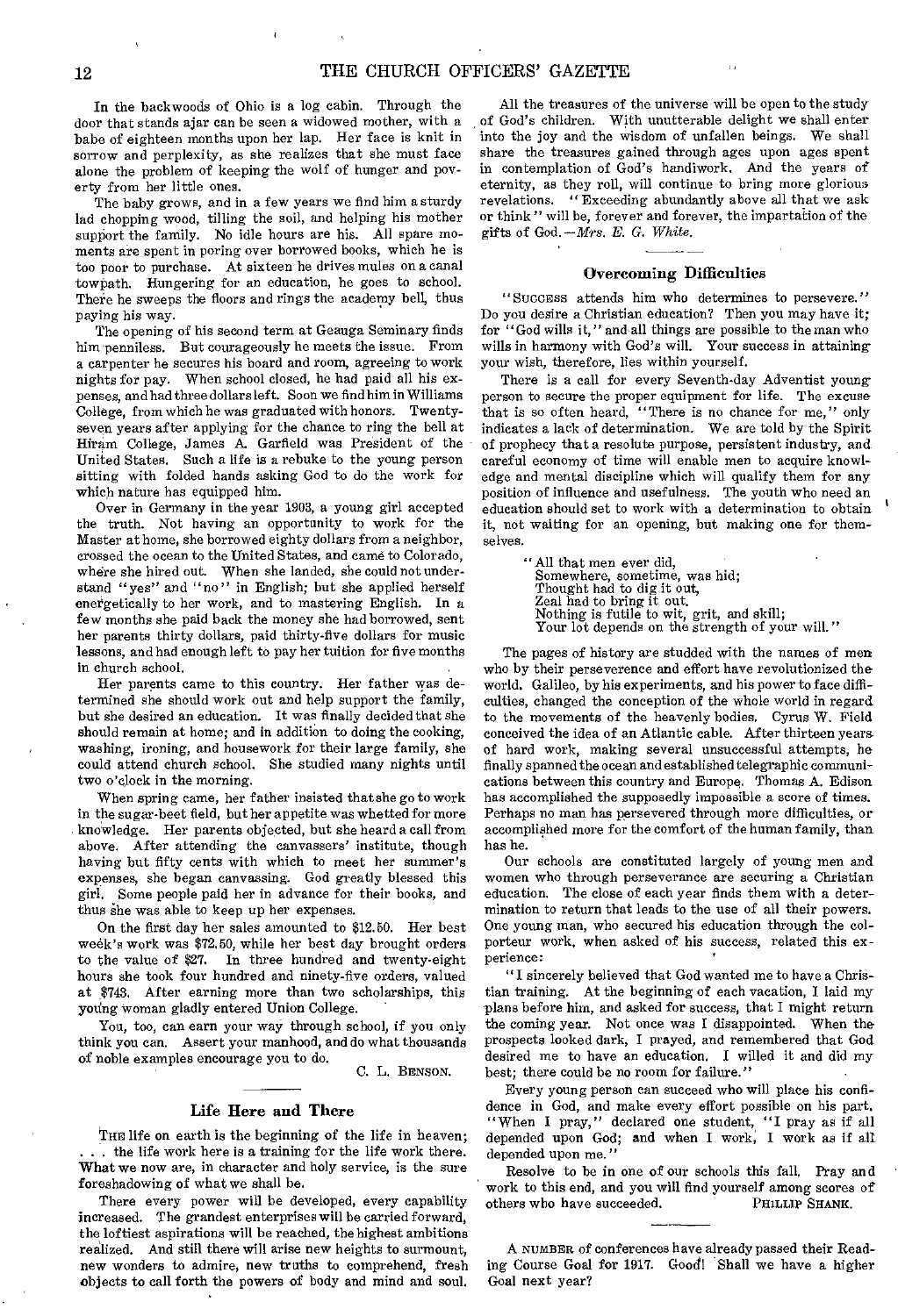#### Always in a Hurry

I KNOW a little maiden who is always in a hurry;

She races through her breakfast to-be in time for school, She scribbles at her desk in a hasty sort of flurry,

And comes home in a breathless whirl that fills the vestibule.

She hurries through her studying, she hurries through her sewing,

Like an engine at high pressure, as if *leisure* were a crime;

She's always in a scramble, no matter where she's going; And yet—would you believe it? *she never is on time!* 

It seems a ecortradiction until you know the reason;

But I'm sure you'll think it simple, as I do, when I state That she never has been known to begin a thing in season, And she's always *in a hurry* because *she* starts too late.

*—Priscilla Leonard.* 

#### I'd Be a Teacher

MY aim in life, is what? you ask,

What would I do?

What be my work in after-days?<br>
I'll tell to you:<br>
I know my wish. I know the aim

Long in my mind;<br>
I'd be a teacher, noble, true,<br>
A teacher, kind.<br>
Dear friends, please listen now to me, A church school teacher I would be.

And why not teach in the public schools?

They teach for time.<br>I'd teach for long eternity-

A work sublime.

I'd point the minds of youth above, I'd sow the seeds

Of righteousness and purity, Of loving deeds.

Dear friends, please listen now to *me,*  A church school teacher I would be.

Two paths before the youthful feet Stretch on afar;

I'd be a friend, a counselor, A guiding star.

I'd help the little ones to choose

'Twixt right and wrong, I'd lead their voices in a strain

Of happy song. Dear friends, please listen now to me, A church school teacher I would be.

No nobler work on this old earth

Than training youth To walk in all the ways of God,

In paths of truth. I long for stare within my crown

To ever *shine.*  Dear Jesus, help me, help I pray,

For I am thine.

A church school teacher I will be If thou wilt help and strengthen me. *—Eliza H. Morton.* 

### His Way

"0 Lois! come in this minute, and see what I've found!" Marjorie had arrived at school earlier than usual, and spying her friend from a window, ran to meet her as she was crossing the playground. It was a chilly January morning, and locking arms the two girls hastened inside, where it was warm and cheery.

"Just see here, Lois," cried Marjorie indignantly, pointing to the blackboard as they entered the fifth-grade room. "Your name is on the board, and it is written in'Miss `Thorpe's handwriting! What do you suppose it means? I'm sure  $\bar{1}$  can't think of anything bad that you've done."

Lois flushed crimson. She had never had her name on the board before in all her school life, and for just a moment she was frightened. Then recovering herself, she took her seat quietly; resolved to wait for an explanation from her teacher; for she was sure there must be one.

School was called at nine o'clock; and *after* the record was taken, Miss Thorpe opened her desk and took out a bulky package. Sixty pairs of eyes watched her expectantly.

"Children, today we begin our midyear examinations," tapping the package with her forefinger. " You will do your best, I know." She smiled with that look of good-comradeship which had long ago won for her a warm place in the hearts of the fifth-grade pupils.

"I suppose you have noticed that some one's name is on the blackboard today," the teacher continued. "But it *isn't*  for whispering. Lois Merriman has the distinction of being the only one in *our* grade who has received an average of ninety-five per cent in her studies, and this, as you know, entitles her to the privilege of 'skipping a grade.' She is exempt from all examinations, and will be promoted to the sixth grade. While we are sorry to lose one of our number, we are glad for her sake that she is so fortunate. Lois, you may be excused from school for the rest of the week, while the examinations are being given."

On the way home Lois was so jubilantly happy that she could hardly contain her joy. Wouldn't Aunt Floy be glad! How many an evening she had patiently heard Lois recite her geography lesson, and drilled her on spelling! And *now* she would feel repaid for all her trouble.

"0 Aunt Ploy, " cried a breathless *voice,* as the gay little figure danced into the kitchen, "I'm exempt! I'm promoted! Aren't *you* glad?" And a pair of arms was thrown around the cheery-faced woman who was busy with her morning work.

Aunt Floy listened with almost a mother's pride as Lois went on to explain all about her unexpected vacation. When at length she paused, and looked up for her aunt's approval, she was surprised to meet instead a very serious and troubled expression in the eyes bent upon her.

"Come into the sitting-room, dear," invited Aunt Ploy. "I want to have a talk with you." Lois *wondered* what was coming. Surely she had done nothing to deserve a scolding. Her *aunt gently* drew the child down beside her on the davenport, and looking deep into the blue eyes for a moment, she began:

"You know, dear, that I always try to do what is for your best good, don't you?" The curly head nodded assent. "I've been thinking," Aunt Ploy continued, "that I ought to take you out of the public school, and put you in church school, and it seems to me that now is a good time to do it. Lois, what would you say to such a proposition?"

"0, you don't mean it, do you? You couldn't mean it, • dear Aunt Floy. I'm getting along so well, and I just love my own school." Her eyes filled with *tears.* 

*" Y es,* I know you do; but listen, dear. It is God's plan that his people shall educate their children for his service, and he has told us repeatedly through his Spirit that it is high time to place our boys and girls where they will be under Christian influences and training every day."

"But what will folks say? Oh, can't you see how it is? The girls expect me to help get up a Valentine party soon, and then we are to have a speaking contest the last of next month, and I was going to try so hard for the prize—" The childish voice broke with a sob.

Aunt Floy's motherly arms gathered her up soothingly and kissed her brown hair. "There, little girl, don't cry, said Aunt Floy, gently. Then in the kindest way she went on to explain just why she thought it best that Lois should make the change in schools. For a long, long time they talked. The battle that went on in the child's heart against her own desires was a hard-fought one; but when at last the two rose to go about their household duties, Lois's tearstained face expressed submission, and she said softly, "I know God's way is best, Aunt Floy, though just at first it seemed that I never could give up to it."

The next Monday morning, shortly before nine o'clock, a sober though determined little girl was seen making her way along the slippery pavement. As she neared the church school, several of the girls, catching' sight of her, hurried out to greet her joyfully.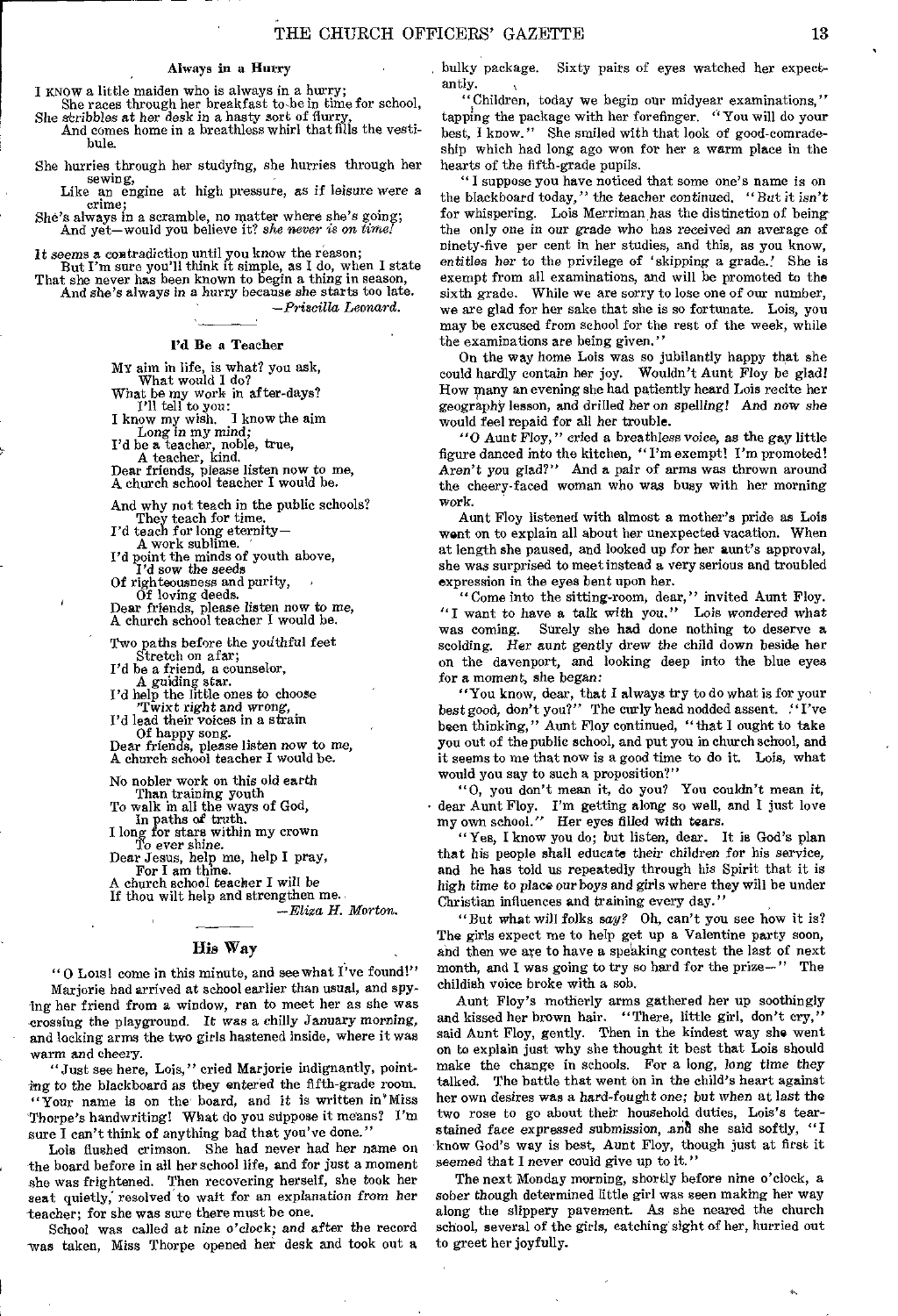"Aren't you lost, Lois?" cried Mary Ramsey, "or are you coming to church school?"-this with an eager questioning look. When they had been assured that Lois had actually When they had been assured that Lois had actually come to stay, they all cried, " Good-eel" and rushed in to tell the good news to Miss Jackson, the teacher, who cordially welcomed her new pupil.

In the weeks that followed, Lois found many things that were different from what she had been accustomed to; the school was not so well equipped as the one she had attended, all grades recited in the same room, and the classes were much smaller. But somehow shegrewmore and morecontented as time went on. The Bible lessons which she studied every day were really wonderful, and they used the most interesting reading books. She dearly loved the teacher, who often talked to her, and was never too busy to answer the questions that are bound to arise in a little girl's mind.

"Well, Lois," asked Uncle John one warm May evening, "how goes school these days?"

"Just fine," replied Lois, her face lighting up. "Aunt Floy's decision was a good one. What do you think, Uncle John; I'm going to try to go away to one of our academies when I finish church school. Miss Jackson was talking to us about it today. Do you know, I feel so different from what I did once. Why, I used to be so afraid that some of the *girls* in the Jay Street school would ask me about my religion; and though I don't see now how such a thing could be, I actually believe I was ashamed of it! I never feel that way any more, you may be sure. And 0 Uncle," she whispered, "when I grow up, I want to be a worker for the Lord."

Uncle John marked the brightness in the child's face as she breathed this little confidence, and his eyes were full of tender approval as he patted her head, and said, his kind face beaming, "Your wish will be realized, Lois, if you will let God lead you, and will always choose *his* way."

ELLA IDEN.

## Programs for Week Ending August 18

#### Senior

*Subject: Missionary Volunteer Reading Courses* for *1917.* 

1. Repeat Psalm 91 in concert.<br>
2. Reading: Pulling Down the Old. See "Luther the<br>
Leader," pages 111-118.<br>
3. Quiz: How Shall We Do? See note.<br>
4. Talk: Little Journeys in Arabia. Let some one select<br>  $w_0$  or three inte

Ten minutes.<br>6. Talk: The Importance of Studying the Life of Sister

6. Talk: The Importance of Studying the Life of Sister White. Five minutes,

7. Round Table: How the Reading Course Has Helped<br>Me. Let some one read the testimonials on page 15, then<br>call on others to tell how they have found the books helpful.<br>8. Enrolment: The educational secretary should pass ou

#### Junior

1. Responsive Recitation: Psalm 91. Let the leader repeat

alternate verses of this psalm, and the society members re-<br>spond. All should take part in this exercise.<br>2. Recitation: Arabia the Loved. See "Topsy-Turvy<br>Land," page 68.<br>3. Quiz: What, Why, and How in Topsy-Turvy Land.<br>T out before the meeting, so all who are called upon may respond quickly.<br>4. Reading: The Singer in the Street. See pages 19-28 of

"Martin of Mansfeld."

5. Story Telling: How the Mother Bear Punished Disobedience; Forbidden Dainties; Dick and the Panther; Raiding a Beehive; Stealing the Baby. All these will be found in the chapter on Dick the Black Bear, in "Elo the Eagle.

#### Notes to the Leaders

The success of the Reading Course work in any society depends in great measure on the enthusiasm and perseverance of the leader. It is assumed that every leader has a set of these Reading Course books for 1917, and will use them in working up the program. For instance, quizes have been prepared for both Seniors and Juniors. It is not the object in giving these quizes that they shall satisfy curiosity, but rather awaken an interest. Thus, in preparing the answers to be handed out to different members before the meeting, the leader should not make them exhaustive, but very brief and interesting.

The person selected to give the talk on "The Importance of Studying the Life of Sister White" should have a copy of "Life Sketches" to study.<br>For the Story Telling in the Junior program, write out the

different stories referred to, and give each child his part, so that he may learn the story, and come prepared to *tell* it. The whole exercise should not occupy more than six or seven minutes.

The Exercise, "Fifty Missionary Heroes," calls for seven<br>Juniors. They walk to the platform together, each bearing<br>a large sheet of heavy white cardboard, and arrange them-<br>selves in a semicircle. The leader then reverses

#### "WOULD YOU LIKE TO KNOW ABOUT-"

Number 2 then reverses his card, on which are the names of ten of the missionary heroes mentioned in the book, at the same time speaking their names plainly. Numbers 3, 4, 5, and 6 follow quickly turning their cards, on each of which are written the names of ten other missionar says (at the same time reversing his card):

"THEN YOU SHOULD READ 'FIFTY MISSIONARY HEROES EVERY BOY AND GIRL SHOULD KNOW.""

The educational secretary should carefully study the arti-cle, "Suggestions to the Educational Secretary." It will be noticed that both Senior and Junior programs

call for repeating the ninety-first psalm in concert. This psalm has been studied for two weeks in the Morning Watch, and it should be so thoroughly learned that it can be repeated by every member.

#### How Shall We Do?

(For answers see the pages referred to in "Good Form and Social Ethics.")

1. NAME ten occasions which require the lifting of the hat by a gentleman. Page 18.

2. When is it proper for a lady to precede a gentleman? and vice versa? Pages 20, 91.

3. Why is a taste for good reading a valuable asset to a lady or gentleman? Page 36.

4. Name five personal habits particularly to be avoided by persons of good breeding. Pages 38, 39.

5. Name five simple rules for being well- dressed. Page 103.

6. Name ten suggestions for model church behavior. Pages 126, 127, 130.

7. What is good form concerning a letter of intro-duction? Page 152.

8. What is the significance of:<br> *a.* "P. p. c." on a calling card? Page 167.<br> *b.* "R. s. v. p." on an invitation? Page 203.

212. 9. Name eight violations of good table manners. Page

10. When should a wedding invitation receive a note of acceptance? Page 233.

11. What response is required to a wedding announce-ment? Page 234.

What, Why, Where, and How in Topsy-Turvy Land

(For answers see the pages referred to in " Topsy-Turvy Land.")

1. LOCATE "Topsy-Turvy Land" on the map, and tell a number of things about it that seem strange to us. Pages 15-18.

2, What is the Al Ahkaf? What color is the Red Sea? Why are horses and cows fed on boiled fish in some parts of Arabia? Pages 22, 24.

3. Where is the Kaaba? What does it wear? Of what is this "overcoat" made? What foolish belief do the Mos-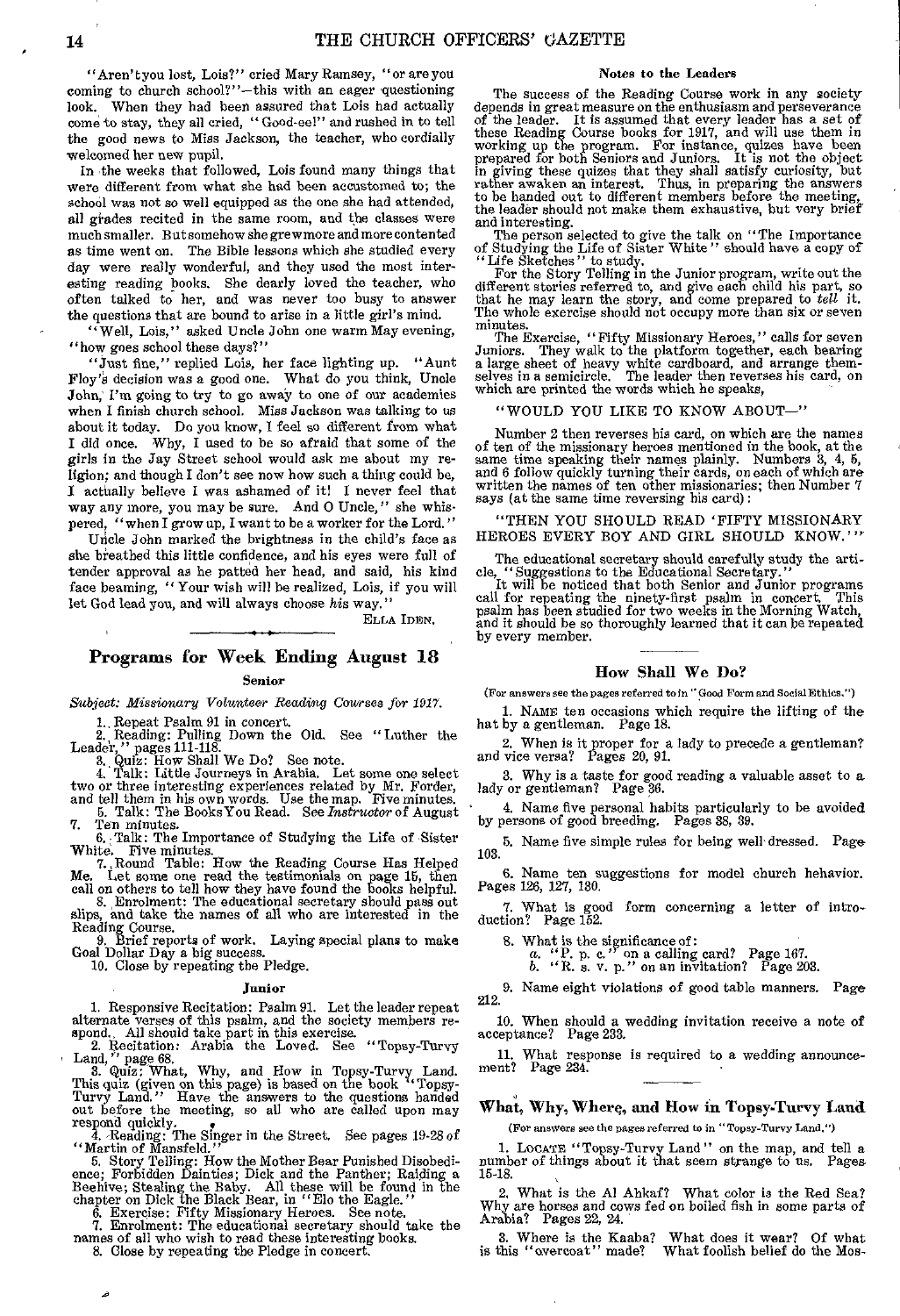lems hold about the Kaaba? Page 27. What do they say about a man who stays a long time in one place? Page 93.

4. How often do Moslem children pray? Page 44. What do they *say?* Page 66.

5. What is the Arab child's stick candy? From whom did we get our word "sugar"? Why? Page 47. What are some *of* the *things* made from the date palm? Page 51.

6. What are the desert dwellers called? How do they treat strangers? Pages 58, 59. What do they say about Mohammed's religion? Page 63.

7. What are arabesques? Page 70.

8. What are the "little missionaries" that have gone to Arabia? How do they work? Pages 108-112.

#### Suggestions to *the* Educational Secretary

READING COURSE DAY is a special opportunity for the educational secretary; and as a wide-awake educational secretary you should make the most of it.

Be sure to have a set of Senior and Junior Reading Course books, The society library should contain them.

A short talk by the educational secretary should precede the enrolment. In this talk tell your society of the growth of the Reading Course work. In 1908, 56 certificates were issued by the General Conference; *in* 1909, 99; 1910, 178; 1911, 242; 1912, 535; 1913, 715; 1914, 1,977; 1915, 1,775; 1916, 2,300 (approximate). Write your conference Missionary Volunteer secretary, and ask how *many* of these certificates were issued to young people in your conference. Give a brief report of the Reading Course work in your society.

Tell the young people how to take the courses. They may read alone, or reading circles may be formed. If you can, organize some family reading circles. After you have enrolled those present who desire to take one of the courses, arrange to canvass the homes, and get as many young people and parents as possible to take either the Senior or the Junior Course. At the meeting pass out blanks for those enrolling to sign. Enrolment blanks printed for this purpose may be obtained from your conference Missionary Volunteer secretary.

Encourage each person to own his Reading Course books. If he cannot buy them, plan to lend them to him from the society library or from the conference Missionary Volunteer circulating library.

Remind your Missionary Volunteers that the *program for*  today is based on the Reading Course books. Tell them the price of each book, and also the club price of each set.

While the courses may be taken at any time, the *general*  time for beginning is October 1.

#### Certificates and Reading Helps

A Certificate will be issued to each person who reads the books in either a current or a past Reading Course, and sends a signed Certifying Card to the conference Missionary Volunteer secretary.

A leaflet of study questions has been prepared for the books of each course *in* the *English* Senior and Junior Courses for 1917-18, and also for the new Primary Course No. 1. These will be sent by the conference Missionary Volunteer secretary, on request, *free* of charge. The leaflets should be kept in the books, and used faithfully. These questions will help the readers to fix in mind the important points of each chapter and to get the most and best help from the books.

Note that while written reviews are no longer required of those taking the Senior Reading Courses, it is thought best to *continue* them for the Junior readers, who, after reading each book, are to write the review questions found in the study leaflet. The one writing may refer to the book *if* he wishes to, but he must show his written review to his parents, church school teacher, or Reading Circle leader, and ask the person to whom he shows it to fill out his *Certifying*  Card. It should then be sent to his conference Missionary Volunteer secretary, and the secretary will send him the Certificate.

#### Primary Course No. 1

Realizing that there is a demand for a Reading Course for those for whom the Junior Books are too *difficult,* the officers of the Missionary Volunteer Department have this year started a Primary Reading Course, with only one book, "Uncle Ben's Cloverfield." This new course *is* designed to start the child's library when he is still of primary age. It will be a help to mothers in planning the child's story hour, and the little folks who may possibly be at the *Juniors'* meeting will be glad to know that they have not been left out.

#### Work—and Keep on Working

Make the most of Reading Course Day, then continue to inculcate a love of good reading in all who enroll. In that way, more than you now realize, you will help them to prepare to meet successfully and heroically whatever experience . may await them. James Freeman Clarke said:

"When I consider what some books have done for the world, and what they are doing, how they keep up our hope, awaken new courage and faith, soothe *pain, give an* ideal life to those whose hours are cold and hard, bind together distant ages and foreign lands, create new worlds of beauty, bring down truth from heaven, I *give* eternal blessings for this gift, and thank God for books."

#### What They Say About the Reading Course Books

"READING 'The History of the Waldenses' has made me more courageous and stronger spiritually."

"THE Morning Watch and Reading Courses, as well as the Bible Year, have added to my faith in this message, brought me closer to God, and made me desire to help in every land."

"I AM seventy-five years old, and have taken great pleas-ure in reading the books of the Senior Reading Course. I can surely recommend them to our *young* people, and am sure they will receive much benefit from the reading.

"I CERTAINLY enjoyed the book ' Steps to Christ.' It has changed the course of my life. Before I read thatbook, I had no desire even to try to do right. I was going right *along with* the world, but since then I have had a new and better outlook on life."

Or' "The Advance Guard of Missions," one Reading Cir-cle member writes: "I have neter read any other book which so tends to inspire a Christian more deeply to consecrate his life anew to the Master's,service, and to awaken a desire to become a more zealous missionary.

"THE reading of 'The History of the *Waldenses'* has given me broader views of the sacrifice and, hardships en-dured by others for the cross of Christ. It makes me feel more determined to prepare to live the life of a missionary, and I feel sure it will help me to stand more firmly for the truth."

"I THINK no one can read the splendid books in the Reading Courses each year without being inspired to make his life count for something for the world and for God. They have given me a clearer glimpse of the possibilities that are before us as young people in the closing scene history.

Ir you are ever tempted to speak lightly of it, just sit down and imagine what this world would be without it. No Bible! A wound, and no cure; a condemnation, and no pardon; a lost eternity, and no ransom! Alas for us if the ladder of science were the only stair to lead us up to God!— *R. R. Meredith.* 

#### Getting What We Ask For

SIXTY-SIX petitions out of sixty-nine in the Old Testament were answered just as asked. The very thing desired was *granted.* Three were answered in a different and better way.

Definiteness stamped these prayers, definiteness in desire, in petition; in expectancy. Simplified, this means: "I am a child of God. I need something. I'll ask God for it; I'll get it, or something just as good." This is true praying. *— Record of Christian Work.*